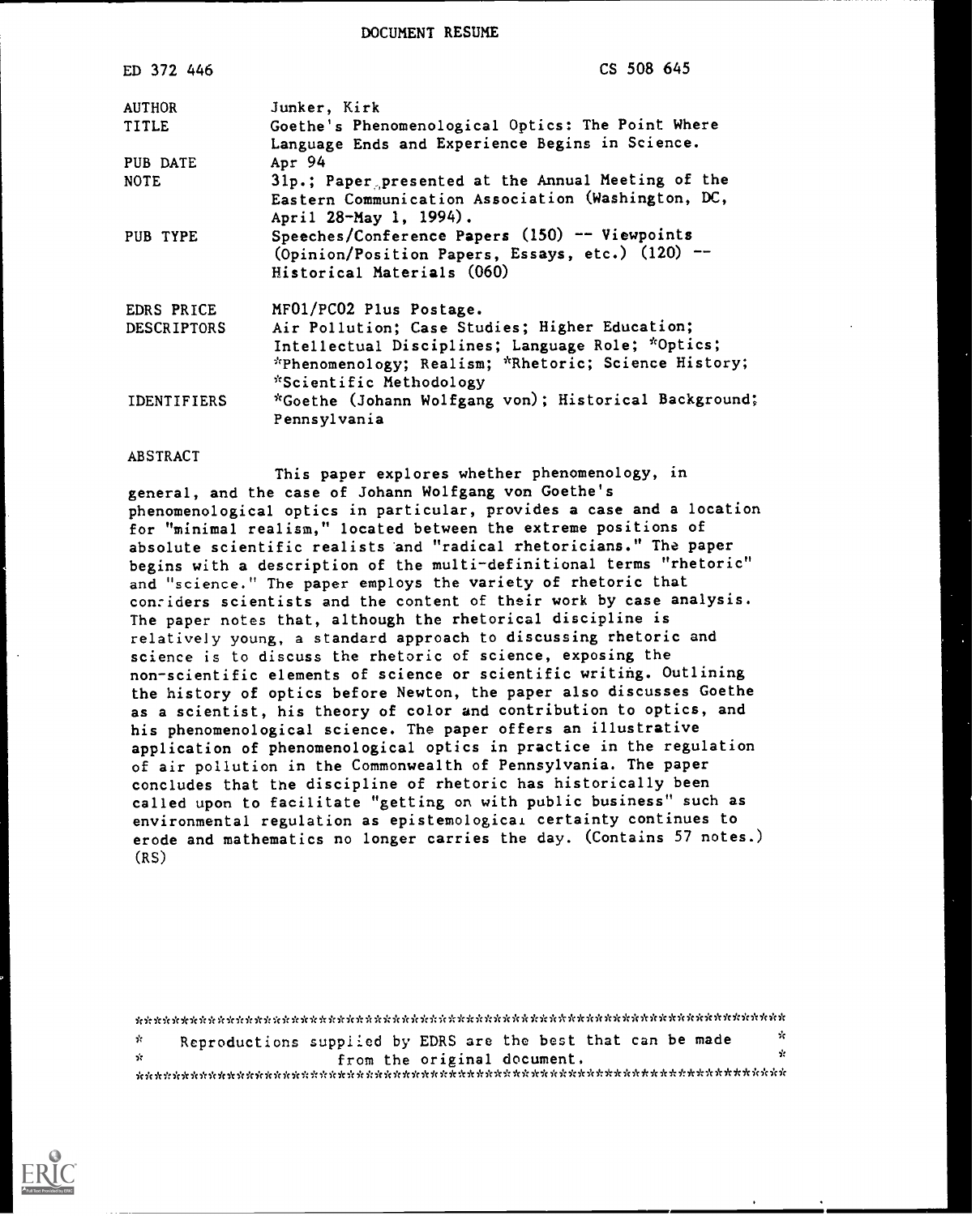U S DEPARTMENT OF EDUCATION Volke of Educational Research and Improvement<br>EDUCATIONAL RESOURCES INFORMATION TPER

CENTER (ERIC)<br>This document has been reproduced as<br>received from the person or organization originating it

0 Minor changes have been made to improve reproduction quality

**Points of view or opinions stated in this** document do not necessarily represent official OERI position or policy

PERMISSION TO REPRODUCE THIS MATERIAL HAS BEEN GRANTED BY

J,,fico>

TO THE EDUCATIONAL RESOURCES INFORMATION CENTER (ERIC)

### Goethe's Phenomenological Optics: The Point Where Language Ends and Experience Begins in Science

Kirk Junker University of Pittsburgh ua and Pennsylvania Department of Environmental Resources 400 Waterfront Drive Pittsburgh, PA 15222-4745 (412) 442-4262

> Oh, but the authorities of the temple of Zeus at Dodona, my friend, said that the first prophetic utterances came from an oak tree. In fact the people of those days, lacking the wisdom of you young people, were content in their simplicity to listen to trees or rocks, provided these told the truth. For you apparently it makes a difference who the speaker is, and what country he comes from; you don't merely ask whether what he says is true or false.

> > --Plato, Phaedrus, 275b-c

### Introduction

In traditional epistemology, science is presented as neutral subjects observing objects for the purpose of knowing the truth of those objects. In 1927, physicist Werner Heisenberg successfully challenged the possibility of such a practice of science--subjects cannot observe objects neutrally. His "uncertainty principle," as it came to be called, announced that it is impossible to determine accurately two variables, such as position and momentum of an electron, simultaneously. $^1$  This came as a shock to much of the scientific world, and to much of scientifically-determined culture in general in 1927<br>because it challenged the role we had ascribed to science practice-the rol<br>knowing objects objectively. One hundred thirty-five years earlier, Joha because it challenged the role we had ascribed to science practice-the role of knowing objects objectively. One hundred thirty-five years earlier, Johann Wolfgang von Goethe had already observed what Heisenberg later announced. But

# BEST COPY AVAILABLE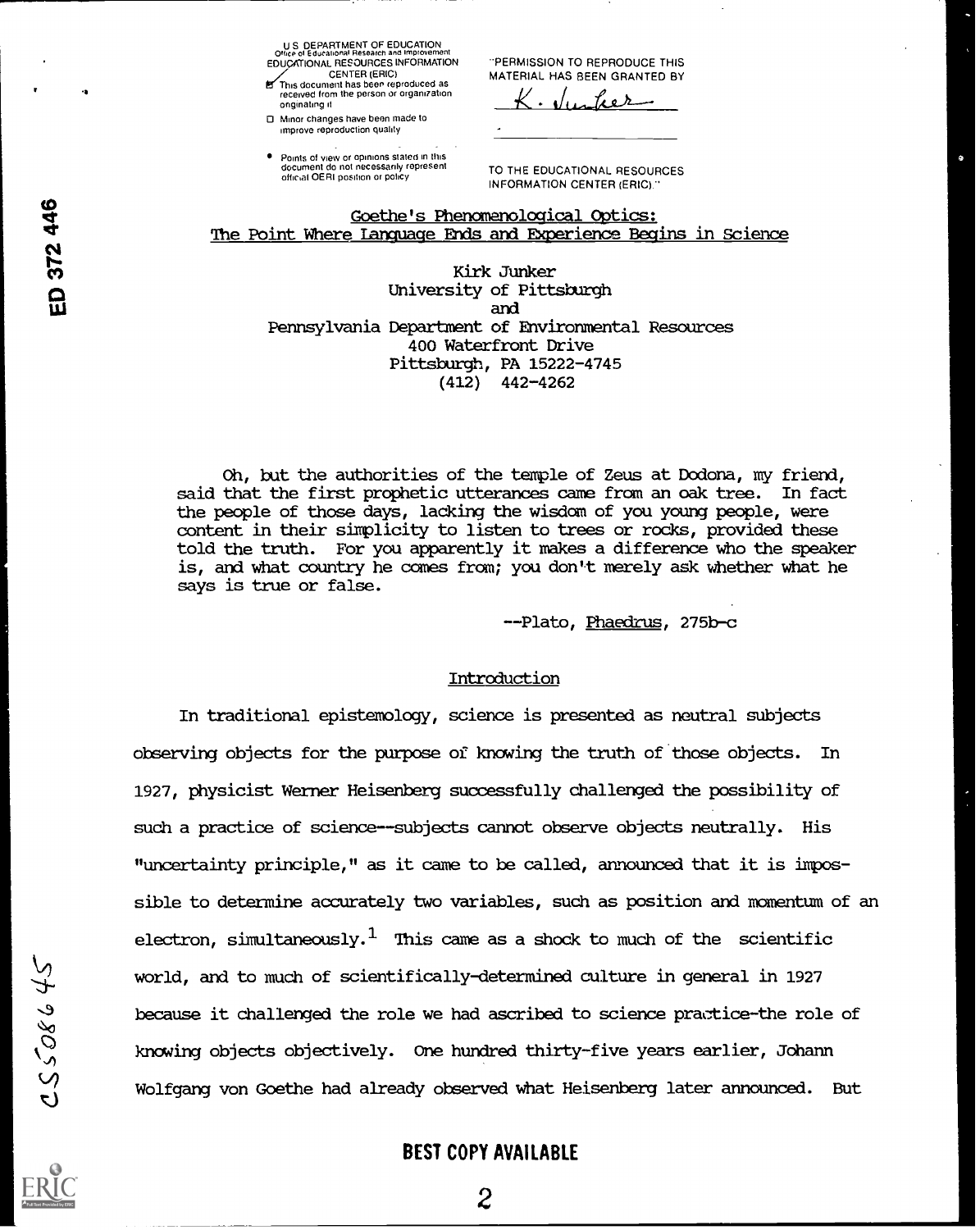Goethe was not shocked. He rather welcomed it, because for Goethe, the role of science was not so much to know objects objectively, but rather to gain insight into the metamorphosis of the scientist as he or she interactively observes nature.

This essay is divided into three parts: the placement of Goethe's phenomenological optics as a case study of the rhetoric of science; an outline of Goethe's practice of phenomenological optics; and an illustrative application of phenomenological optics in practice in the regulation of air pollution. In defining the parameters of the essay, I am of course at the same time excluding many things which the essay shall not discuss-most notably, quantitative optics. In doing so, I shall nevertheless try very much not to make this essay a "turf battle" in the field of optics specifically, nor in any other area generally. I recognize this to be a serious task, as evidenced by the two thousand year-old debate between the disciplines of rhetoric and philosophy. In that debate, I take epistemology to be philosophy's celebrated offspring, and science to be the favor of the brood. Rather than denigrate the philosophical tradition of science and extol the advantages of the rhetorical world view, I shall attempt to break from that "either-or" mentality and locate the case of qualitative optics in a different place altogether . . . I shall locate it in phenomenology.

Within the disciplines of rhetoric and science, a polarization of extreme positions has developed which would place so-called "radical rhetoricians" at one pole and absolute scientific realists at the other. (For the purposes of this essay, one may substitute "logical positivists," "science made," "classic

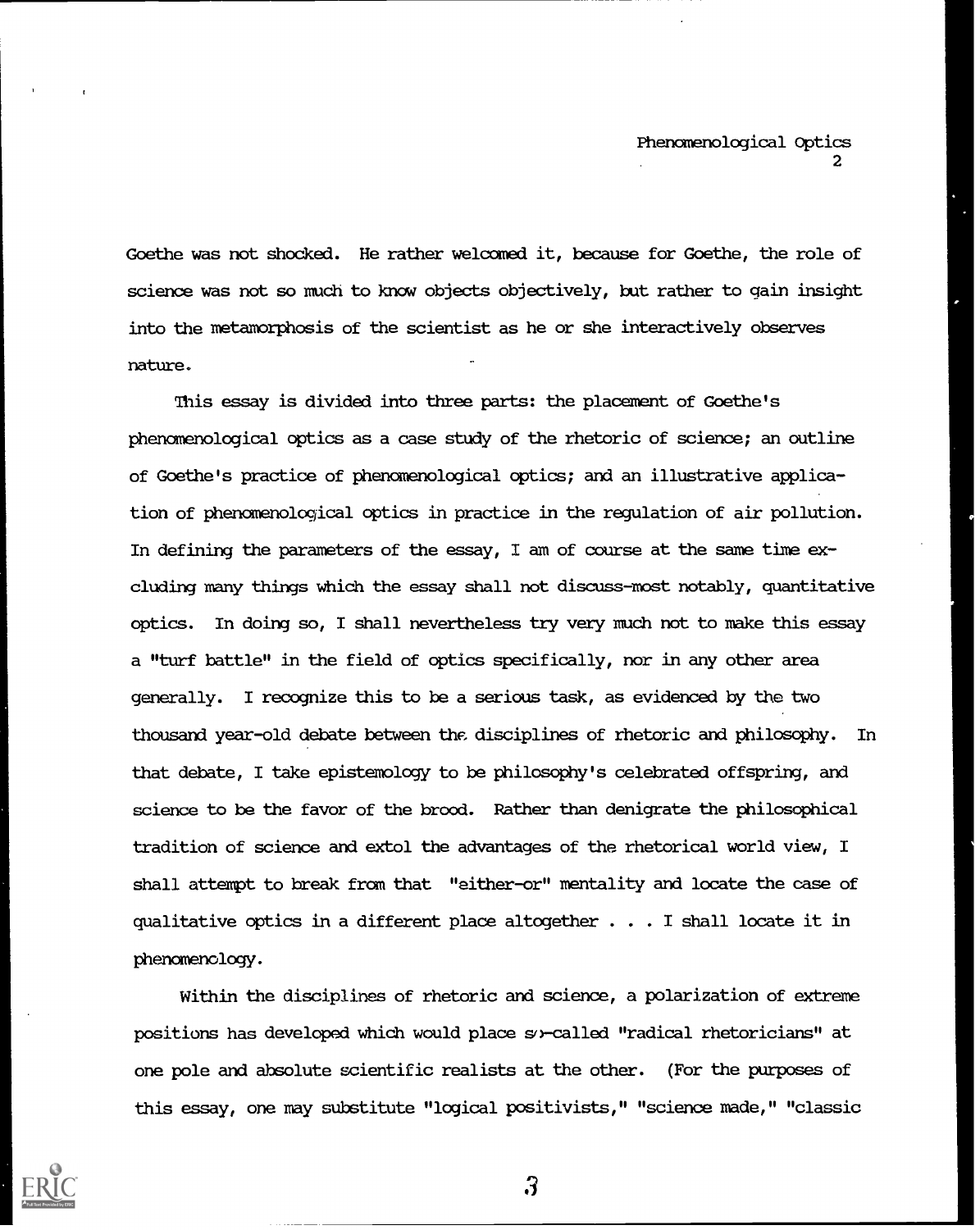view of science," or "the received view of science" for the "absolute scientific realist" in the previous sentence.)<sup>2</sup> These extreme positions are indeed extreme, and also somewhat exclusive. At the radical rhetoric end, one mav find Alan G. Gross, working the Derridean claim "Il n'y a pas de hors-texte" in science,  $^3$  and at the other end, good old-fashioned scientific realism, steadfastly remaining guard under the Royal Society's motto, "Nullius in Verba." Within the rhetoric of science field, as it is currently emerging, the discussion has not been joined by the voice of the absolute scientific realists. The intolerant realists, in their hegemonic power position, refuse to admit the possibility that rhetoric can be constitutive of science. As one proceeds away from the absolute scientific realism pole toward radical rhetoric, however, one comes at some point upon the more congenial position of "minimal realism." Minimal realism, as represented by Trevor Melia and J. E. McGuire,  $\frac{4}{7}$  allows for rhetoric to be recognized as somewhat constitutive of science, but does not allow rhetoric to be all encompassing, as would Gross' "sub specie rhetoricae" agenda. For the minimal realist, although rhetoric may account for much (hence, "minimal"), at same point the real world "out there" becomes recalcitrant and refuses to be constructed by text alone (hence, "realism"). The task is now at hand to locate this point. In this essay, I shall explore whether phenomenology, in general, and the case of Goethe's phenomenological optics, in particular, provide a case and a location for this point.

# Three Varieties of "Rhetoric"

Before examining the substantive interface of rhetoric and science, let me first offer what I mean when I use these multi-definitional terms "rhetoric" and

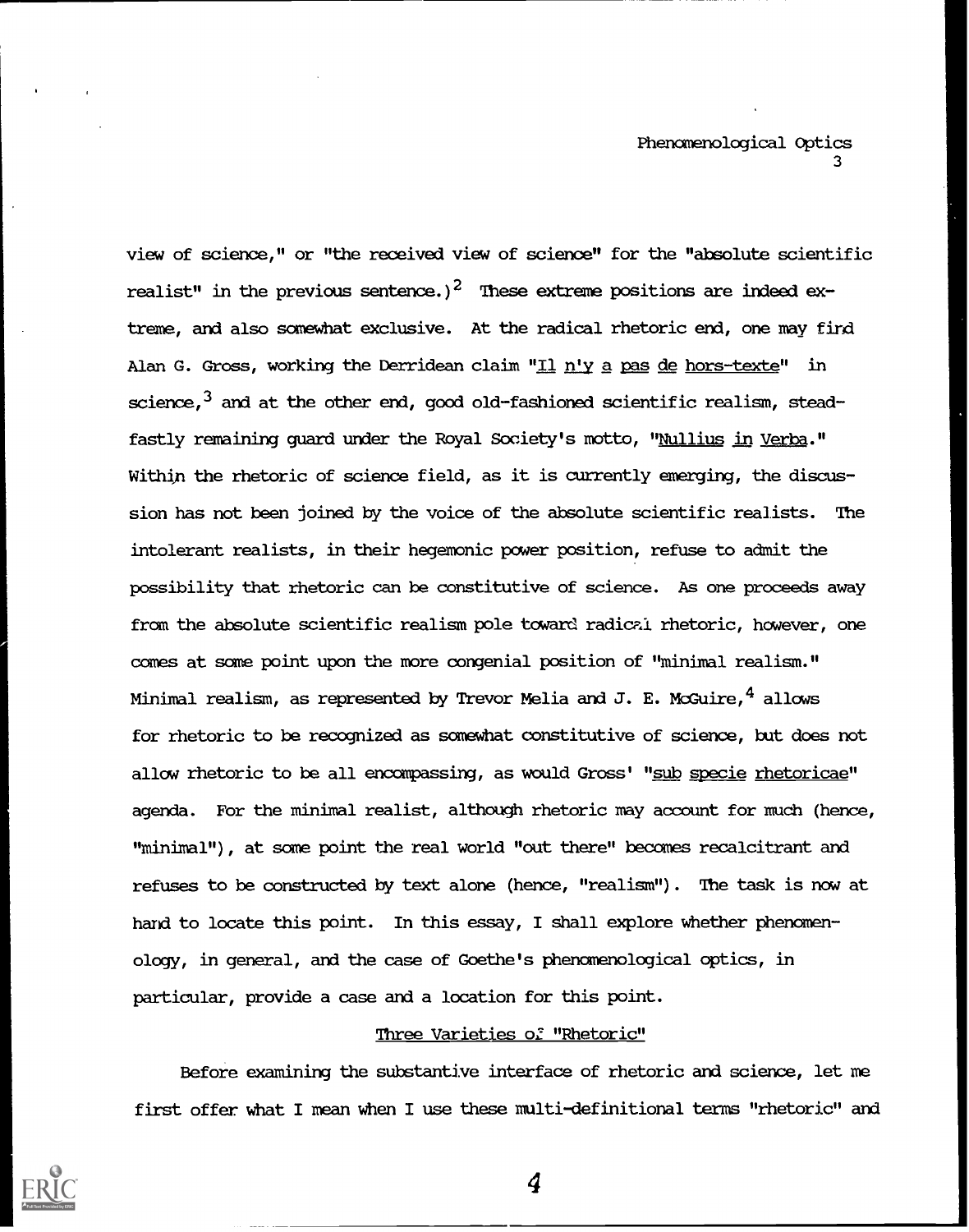"science." First, the use of "rhetoric." What manner of rhetoric is being applied to science in the discipline known as the "rhetoric of science?" As Kenneth Burke has pointed out, the word "rhetoric" has several denotations. At another level, one may use "rhetoric" is an act of persuasion, or as Aristotle defined it, "the faculty of observing in any given case the available means of persuasion."5 In addition to that, one may use "rhetoric" to refer to the analysis of acts of persuasion. One may analogize this distinction to that between "criminal" and "criminologist."6

The distinction between rhetoric as acts and rhetoric as analysis of acts presents a difficult sort of paradox in academic analytio prose such as this because once a distinction among the uses of the word "rhetoric" is articulated, one has automatically moved into the analysis of rhetoric and is not engaged in the act alone. Of course, one can still engage in persuasion while talking about persuasion (and perhaps most effectively then!), but one cannot be only operating under the first variety of "rhetoric" at this point. As applied to other texts and discourses, rhetorical analysis which mobilizes the first two varieties serves to analyze the packaging of an otherwise non-rhetorical substance. All forms of text and discourse, due to their sheer linguistic make-up can be analyzed in this way. Therefore no limits shall be encountered when employing the first two varieties. Consequently, the limits of the application of rhetoric to science shall not be found within these first two denotations of the word "rhetoric." "Presumably even those who believe that science qua science is immune to rhetorical critique would nonetheless grant that situated acts of scientific discovery, science policy, science populariza-

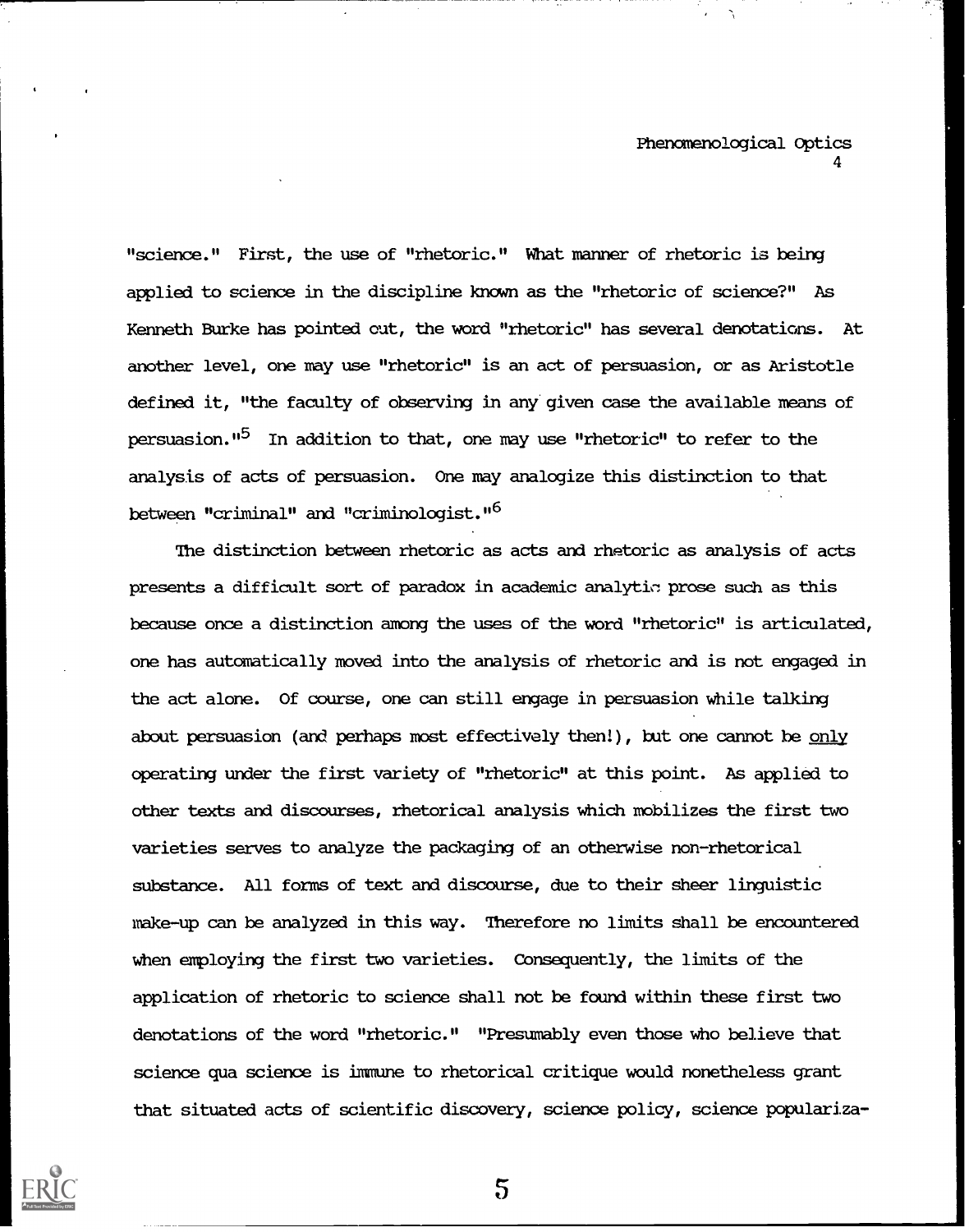tion, priority claims in science and so forth are susceptible to rhetorical scrutiny of the first varieties."<sup>7</sup> In short, the identification of tropes from allegory to zeugma may indeed enhance an appreciation of style, but such an exercise will not help to determine how much of science is constituted by rhetoric.

This brings one to a third variety of rhetoric--rhetoric as world view. It is only with this third variety that one may encounter a limit to so-called "radical" rhetorical analyses, for only here is rhetoric constitutive.

[This] third usage owes its currency to the so-called sophistic tradition in rhetoric. . . . On this view, the rhetorical resort to aesthetic instead of epistemic criteria is not, contra Plato, the result of a willful and perverse determination to exploit the vulgar susceptibilities of popular audiences but an acknowledgment of the necessity of getting on with pub3ic business in the face of a tragic and paralyzing loss of certainty.<sup>8</sup>

Employing the third variety of rhetoric, I shall consider scientists and the content of their work by case analysis. Case analysis is at least one point upon which the radical rhetoricians, as represented by Alan G. Gross, and the minimal realists, as represented by J. E. McGuire and Ttevor Melia, do agree:

The radical rhetoric of science I advocate does not foreclose on the possibility that McGuire and Melia are correct, that there is a limit to rhetorical analysis. But the persuasiveness of any demarcation between rhetoric and science does not depend on a priori considerations; instead, it relies on the ultimate failure of radical rhetorical analysis.<sup>9</sup>

Although Melia and McGuire may find Gross' above statement to be loaded in his

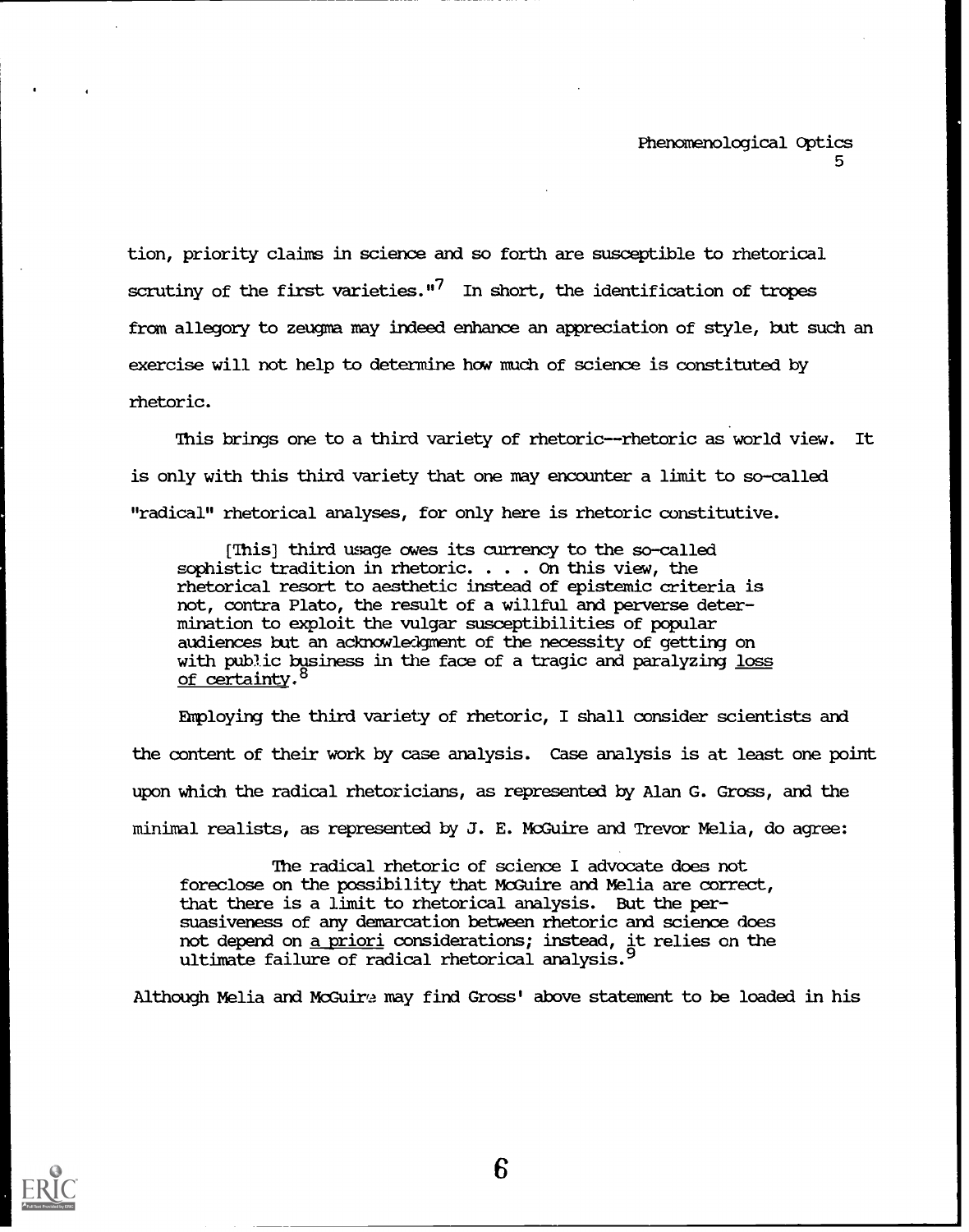awn favor, it does suggest that case analysis is necessary to determine the limits, if any, of the discipline known as the rhetoric of science. Melia also requires case study for making this determination when he writes that

[inside] the once impenetrable walls of hard science  $\ldots$ lies terra incognita for rhetoric. And no amount of debate about the work of the philosophers of science, whatever its merit, will secure scientific territory for rhetoric. . . . Fortunately there is a sizable, and growing, body of literature by scientists on science. . . . There appears to be no reason why a rhetoric of science should not be based on the pronouncements of these pivotal scientists.<sup>10</sup>

Next one must ask what use of the term "science" is being considered in the discipline known as the rhetoric of science. Although the discipline is relatively young, the corpus of literature is growing, and a standard approach to discussing rhetoric and science is, as noted above, to discuss the rhetoric of science. $^{11}$  Even when specific cases of science via scientists are considered, they have been most often cases of the "received" views of science subject to rhetorical scrutiny of the first two varieties, resulting in critiques of the packaging of science, but not in the content of science. Thereby, to varying degrees, authors have hoped to "expose" the non-scientific elements of science or, at least, of scientific writing. This approach and its work product have served to keep the "turf battle" mentality alive between radical rhetoricians and absolute scientific realists alike. One should note that as between rhetoric and science, the application of rhetoric to science is the only direction in which the dialcgue between rhetoric and science occurs, even for the radical rhetoricians. In this forum, neither rhetorician nor scientist is concerned with something like the "science of rhetoric." Before turning to

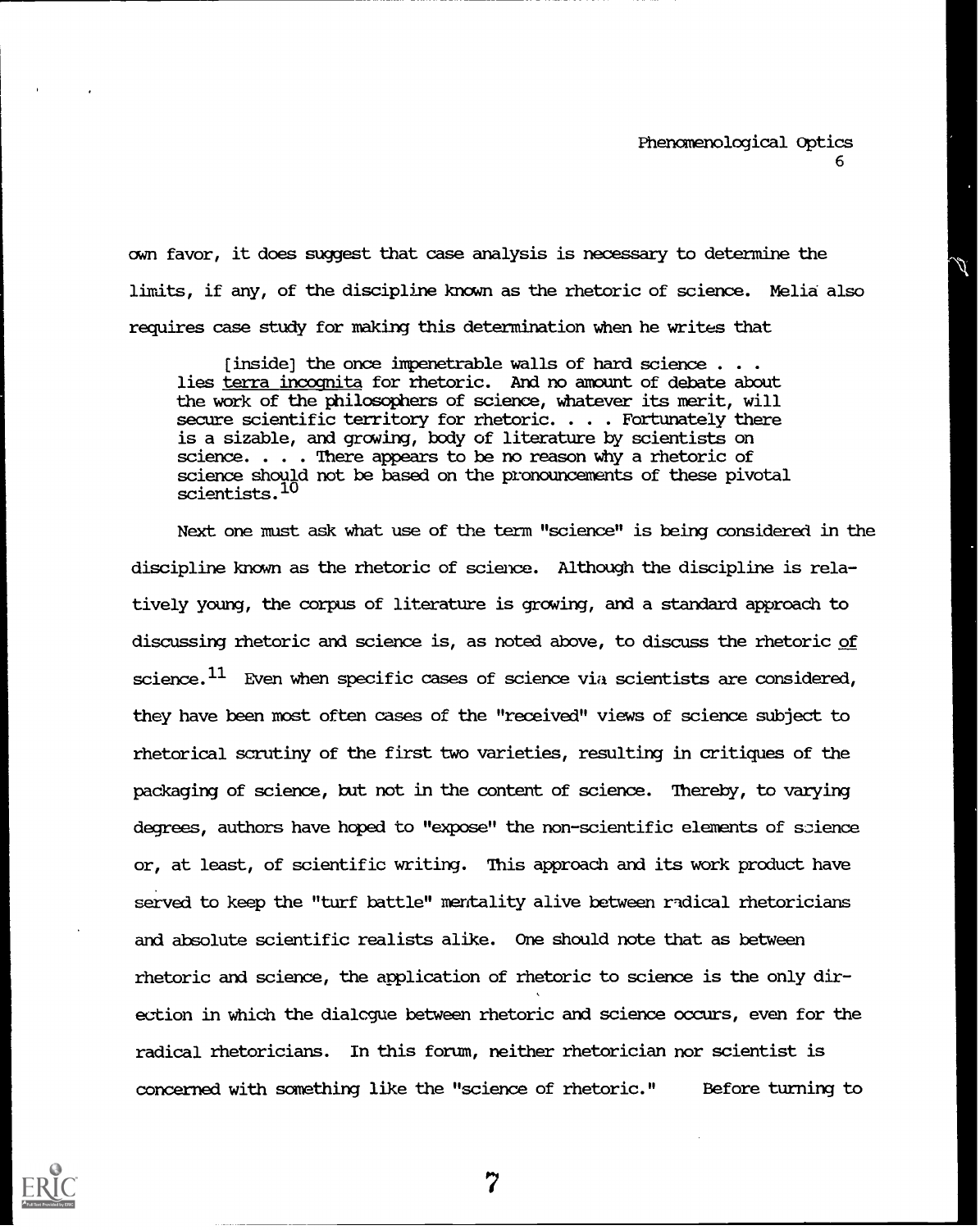the case of phenomenological optics, several questions must yet be addressed. The "case" with which I am concerned is Goethe's theory of colors and his contribution to optics, qualitative analyses of light, vision, and color. In considering this case I shall try not to make this a contest with Newton's Opticks,  $^{12}$  as has previously been the unfortunate treatment.  $^{13}$ 

While phenomenology speaks to all sciences, optics is of special concern for several reasons. Among the classical scientists, the fields of optics, harmonics, mechanics, and astronomy were studied together. Therein, optics and harmonics ostensibly maintain explicit human-sense elements; that is to say that seeing and hearing are intrinsically part of the nature of these disciplines. For Goethe, this human interaction with the phenomena is constitutive of science. Furthermore, as between sight and sound, sight metaphorically represents knowing, as in "insight" and "idea." $^{14}$  Goethe recognized this connection in the relation of his theory of colors to the theory of music: "Both are general, elementary effects acting according to the general law of separation and tendency to union, of undulation and oscillation, yet acting thus in wholly different provinces, in different modes, on different elementary mediums, for different senses."<sup>15</sup> In addition, in many religious traditions, including Christianity and Islam, (which account for many of the scientists concerned with optics in this discussion) light is associated with knowledge.

In order to place my discussion in historical context, I shall briefly outline the path of "light" which preceded Newton. In the ancient world, E veral different theories of light and vision developed. "The common premise of all ancient theories of vision was that there must be some form of contact

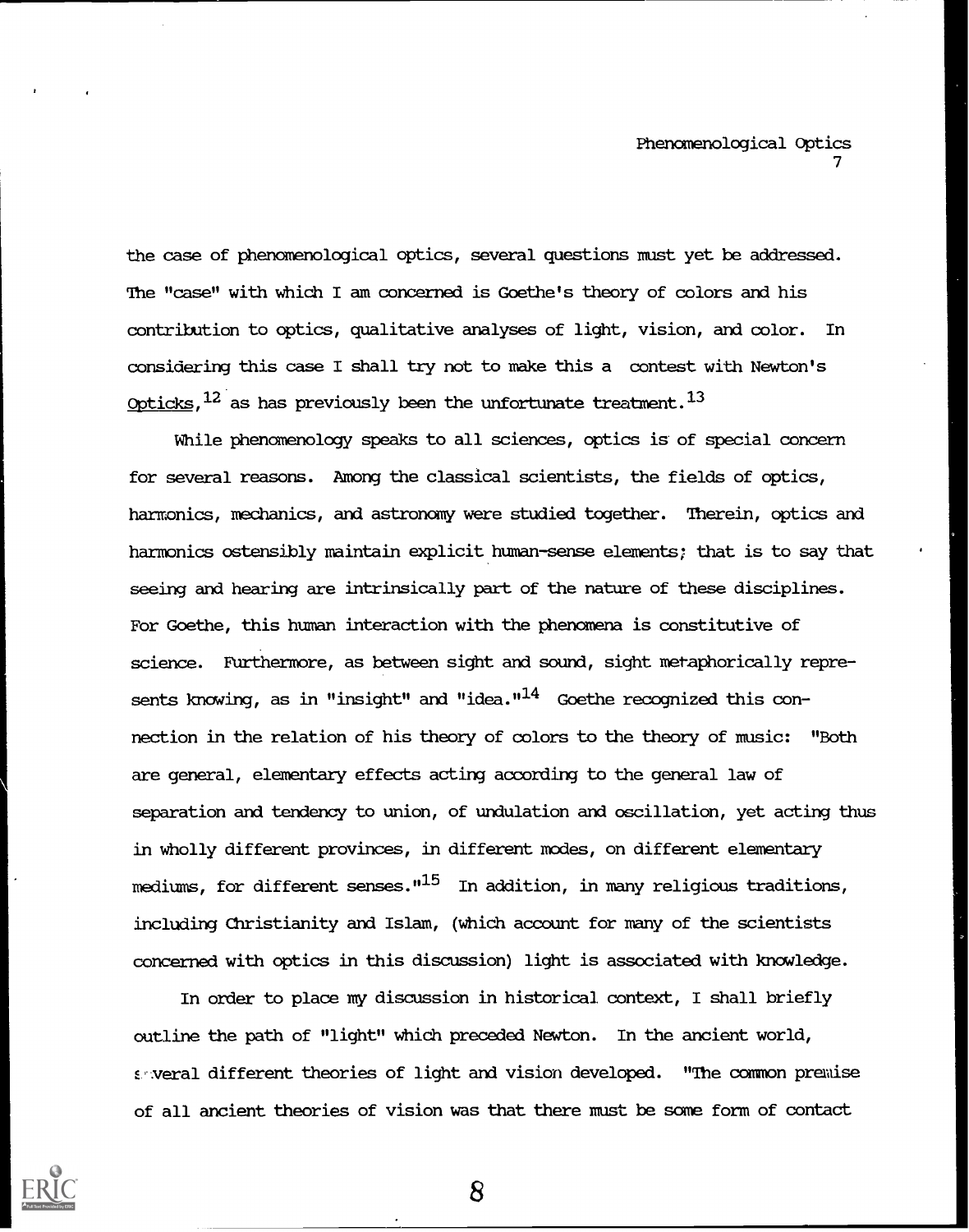between the object of vision and the visual organ, for only thus could an object stimulate or influence the visual power and be perceived.<sup>16</sup> Much of the literature on ancient theories of vision concerns the debate between ntromissionists, who believed that objects somehow emitted rays which travelled to the eye, and extramissionists, who believed that it was the eye which emitted the ray, which ray then travelled to an ohject. Once a direction for the ray was established, much of the ensuing discussion concerned whether the ray was a real entity, and the medium through which these rays passed en route to either the eye or the object.

But to classify ancient theories of vision in terms of the direction of radiation or the role of the medium in vision is to overlook fundamental aspects of ancient optics--and also to make the debate among the various theories seem trivial and those who debated it for a thousand ypars look foolish. There is another scheme of classification, based on the aims and criteria of visual theory4 which is far more basic and, therefore, more signifi- $\text{cant.}$   $^{17}$ 

Included in the group of optical theories, based on the aims and criteria of their respective proponents, is a mathematical theory, a physiological theory, a physical theory, and the mixed theory of Plato. The mathematical theory, originating with Euclid and Ptolemy in Greece, and al-Kindi in Persia, offers a geometrical explanation of the perception of space. It is classified as an extramissionist view. The aims of these theorists are to develop a "mathematical theory of perception in which the visual cone [the apex of which is at the eye] accounts for the localization of objects in the visual field, and the apparent size and shape of the objects.  $118$  Ptolemy and al-Kindi added physical content to this theory as well, whereby they posited actual physical

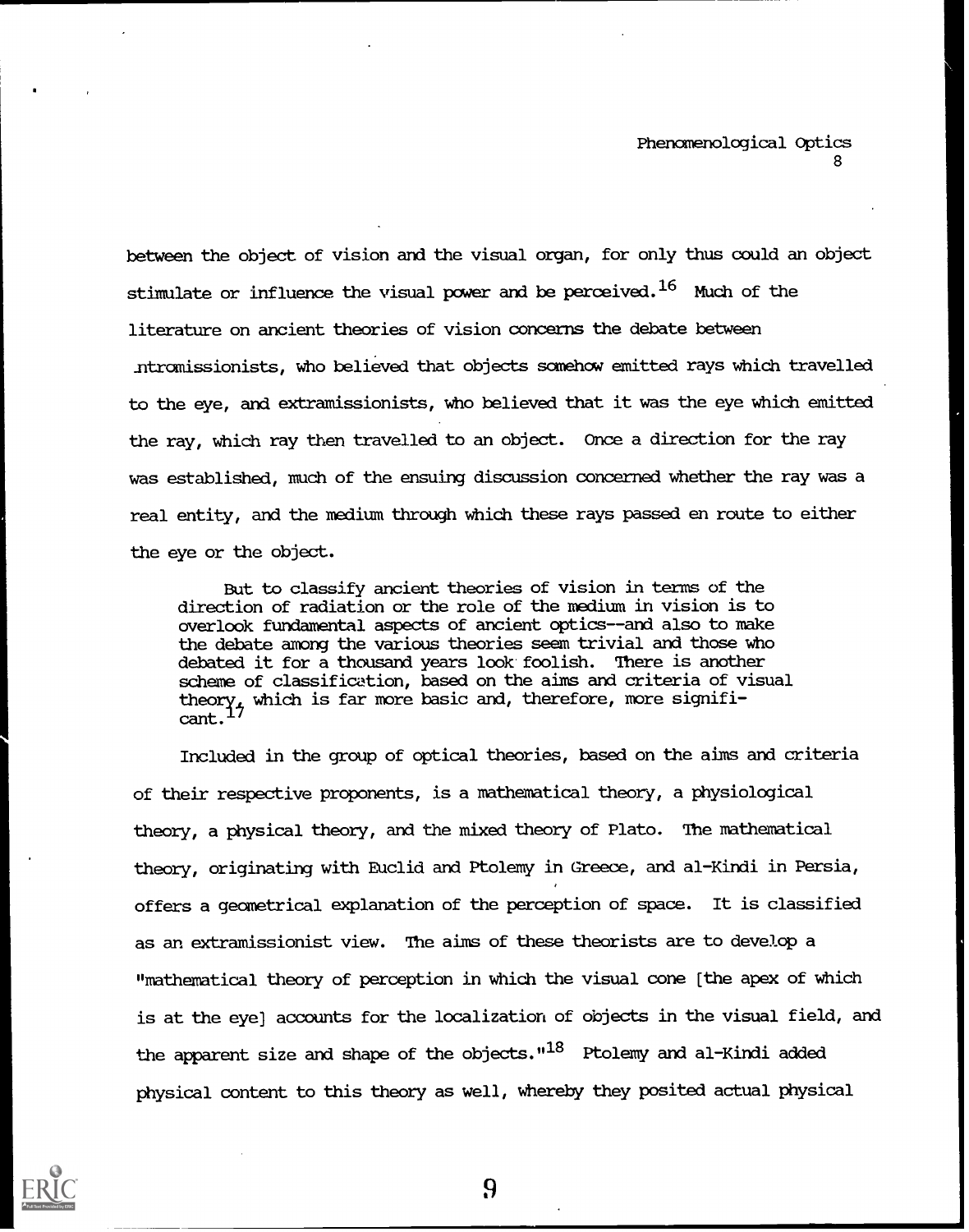rays as real entities. This added physical extension of rays is not a part of the criteria for judging the plausibility of the theory based on its mathematical explanatory powers, however.

The physical theory, originating with Aristotle in Greece, and advocated by al-Razi, al-Farabi, Averroes (Ibn Rushd), and Avicenna (Ibn Sina) in Persia, and Albert the Great and Thomas Aquinas on the COntinent, is divided between Aristotle's notion that vision occurs when objects have information transmitted . to the eye via a medium,  $19$  and the atomists theory of eidola (or simulacrum, in Latin), whereby the eidola, which are thin films like the skin of a cicada or snake, and are composed of atom assemblies, are capable of communicating the visible attributes of objects to the eye, so as to create an impression of the object. As such, both types of the physical tradition are intromissionist in nature. The aims of works by researchers in this field are to provide a causal or physical account of vision and to explain in physical terms how the visible qualities of objects are communicated to the organ of sight.

The physiological theory, as announced by Galen in Greece and brought forward by Bunain ibn Ishaq in Persia, is concerned with the theory of the eye's anatomy. The aims of the works in this tradition are to provide a physiology of sight through the anatomy of the eye. The physiological tradition fails to account for the psychology of the observer, however, or for his or her "functional capacities," as Aristotle would call them. That is to say, we do not directly observe rods and cones, but rather people and houses and other

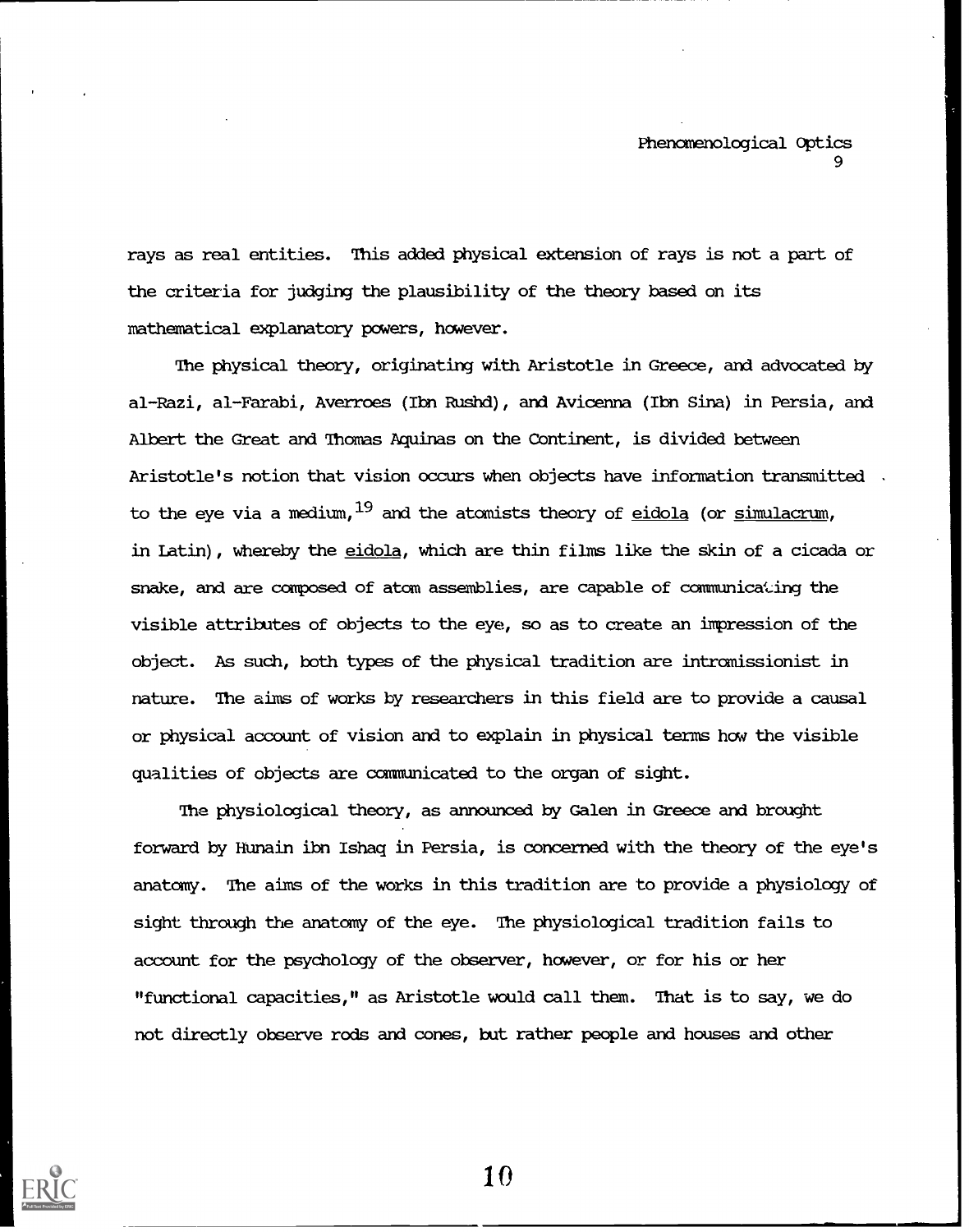three-dimensional objects. For Aristotle, explaining what one picks up as a visual input, that is, integrated three-dimensional objects, is first and foremost in the aim of a theory of vision.

After the translation of Greek works became available in the Arab world, many scientists had all of the above variety of theories of optics at their disposal. In his essays "The Science of Optics"<sup>20</sup> and "Late Thirteenth-Century Synthesis in Optics" $^{21}$ , historian of medieval science, David C. Lindberg, suggests that Alhazen then accomplished a synthesis of these previously distinct traditions, which Roger Bacon carried forward, accompanied by his followers, John Pecham and Witelo. That synthesis is znown as "perspectivism" and eventually formed the foundation for Kepler's theory of vision, according to Lindberg. In support of his proposition, Lindberg juxtaposes excerpts from the writings of Bacon, Pecham, Witelo and Alhazen, inter alia, which ostensibly treat the same subjects in the same ways and yield similar results. This self-serving comparison is carefully edited to present only those areas where the authors do seem to agree, however, and fails to acknowledge that in some instances, scientists use language conventions of one theory in one discussion and conventions of another theory in another discussion area (cf. Aristotle's intromissionist approach in De Anima and his extramissionist approach in Meteorology) but do not subscribe to theories underlying those conventions necessarily. Lindberg's "synthesis" account also fails to admit the importance of the intromisionist-extramissionist debate, a debate which not even Lindberg suggests was "synthesized." As one studies Newton's and Goethe's theories of optics, it becomes clear that indeed the separate encient traditions

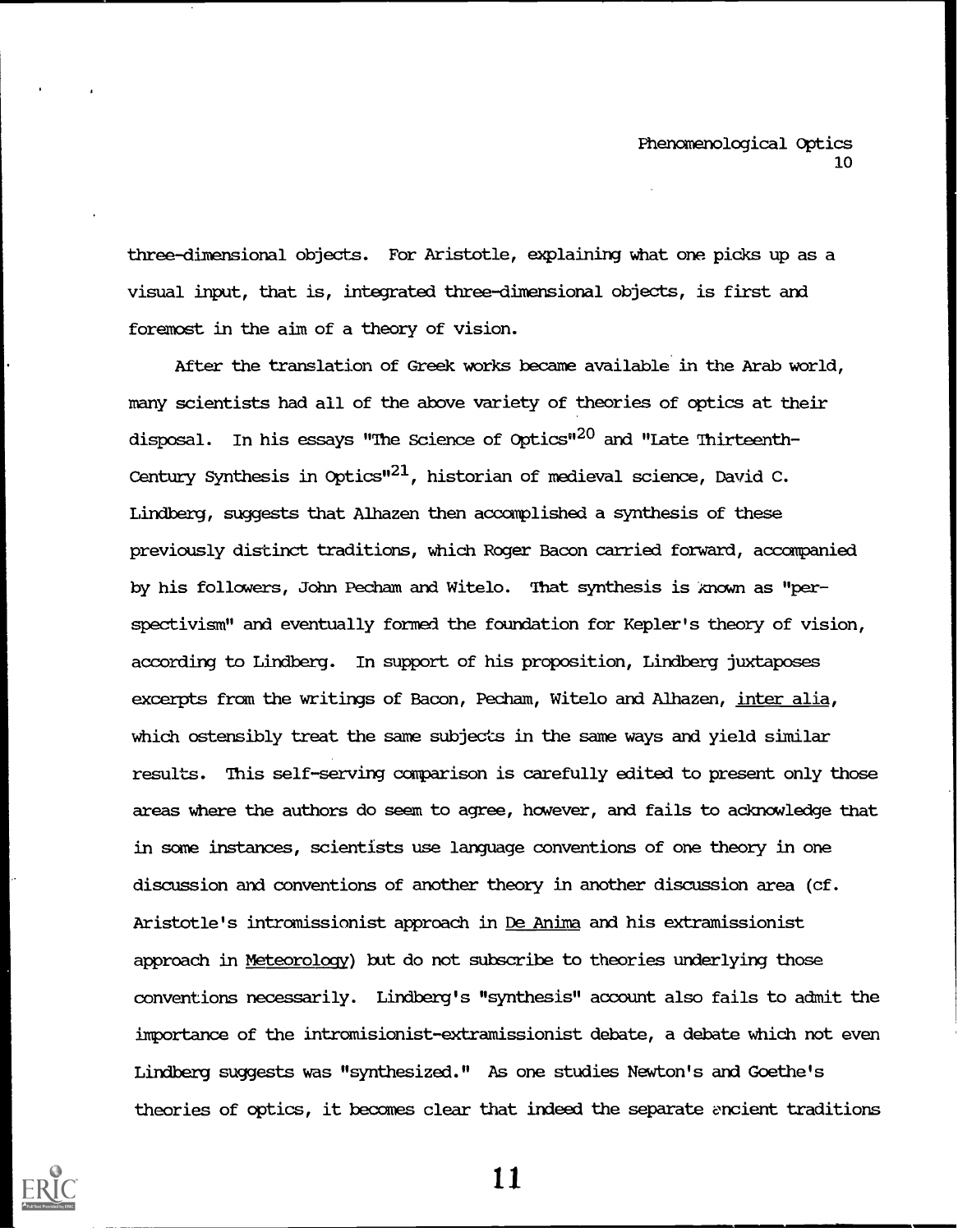continued on past the middle ages, and while Newton carried the nathematical tradition of optics forward, Goethe carried the physical and physiological traditions of optics forward.<sup>22</sup> The interesting question is why has the mathematical tradition not only been carried forward, but carried the day as well?

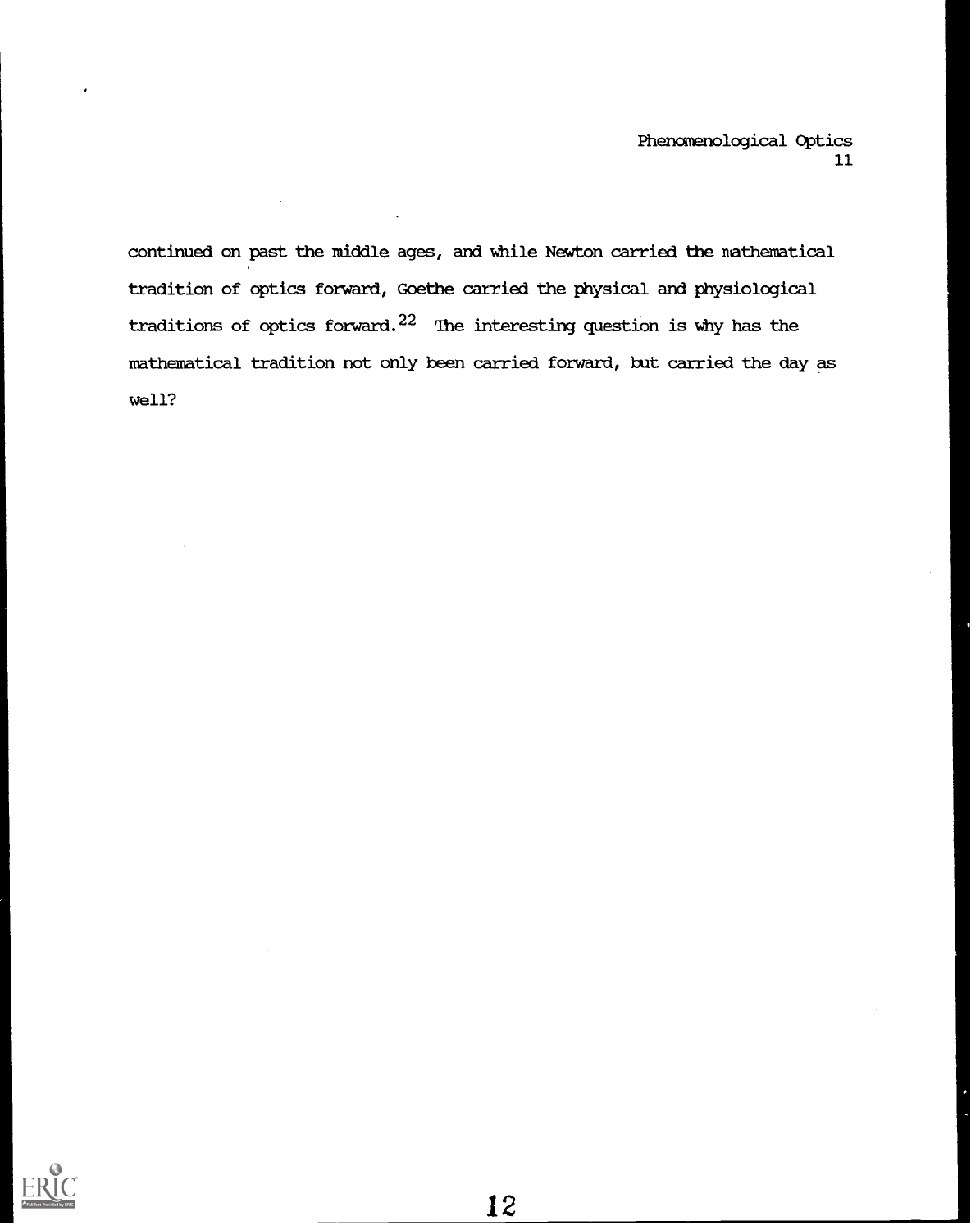### Goethe as Scientist

"There appears to be no reason why a rhetoric of science should not be based firsthand on the pronouncements of these pivotal scientists."

--Trevor Melia<sup>23</sup>

Although I am somewhat certain that Melia did not have Goethe in mind as one of "these pivotal scientists" when he wrote the above, there is compelling evidence to suggest that Goethe nevertheless is. Goethe's name may not immediately come to mind, however, when looking for pivotal scientists. Even when his friend, the Grand Duke of Sachsen-Weimar, Karl August, called Goethe to serve as Privy Councilor of Legation to the Weimar Duchy, he did so because of Goethe's reputation as a poet, not because of his legal (Goethe practiced law as well) or scientific abilities. $^{24}$  Yet Goethe regarded himself much more importantly a scientist: "I don't flatter myself in the least for all I have accomplished as a poet. Some of my contemporaries have been fine poets; even finer poets have preceded me and there will be others after me. However, that I have been the only one in my century who knows the truth in the difficult field of color theory, that is a fact concerning which I take some pride  $\ldots$ ."<sup>25</sup> In the current age of specialization, we have accepted, as a general rule, the idea that for an individual to truly specialize to the point of being "pivotal" in his or her chosen field, he or she must endeavor therein to the exclusion of all else. Thus Goethe's notoriety as a poet serves to exclude his name from the list of pivotal scientists.

A second, and perhaps more important, reason why Goethe's name is not often mentioned in scientific circles is the current privileging of quantitative over

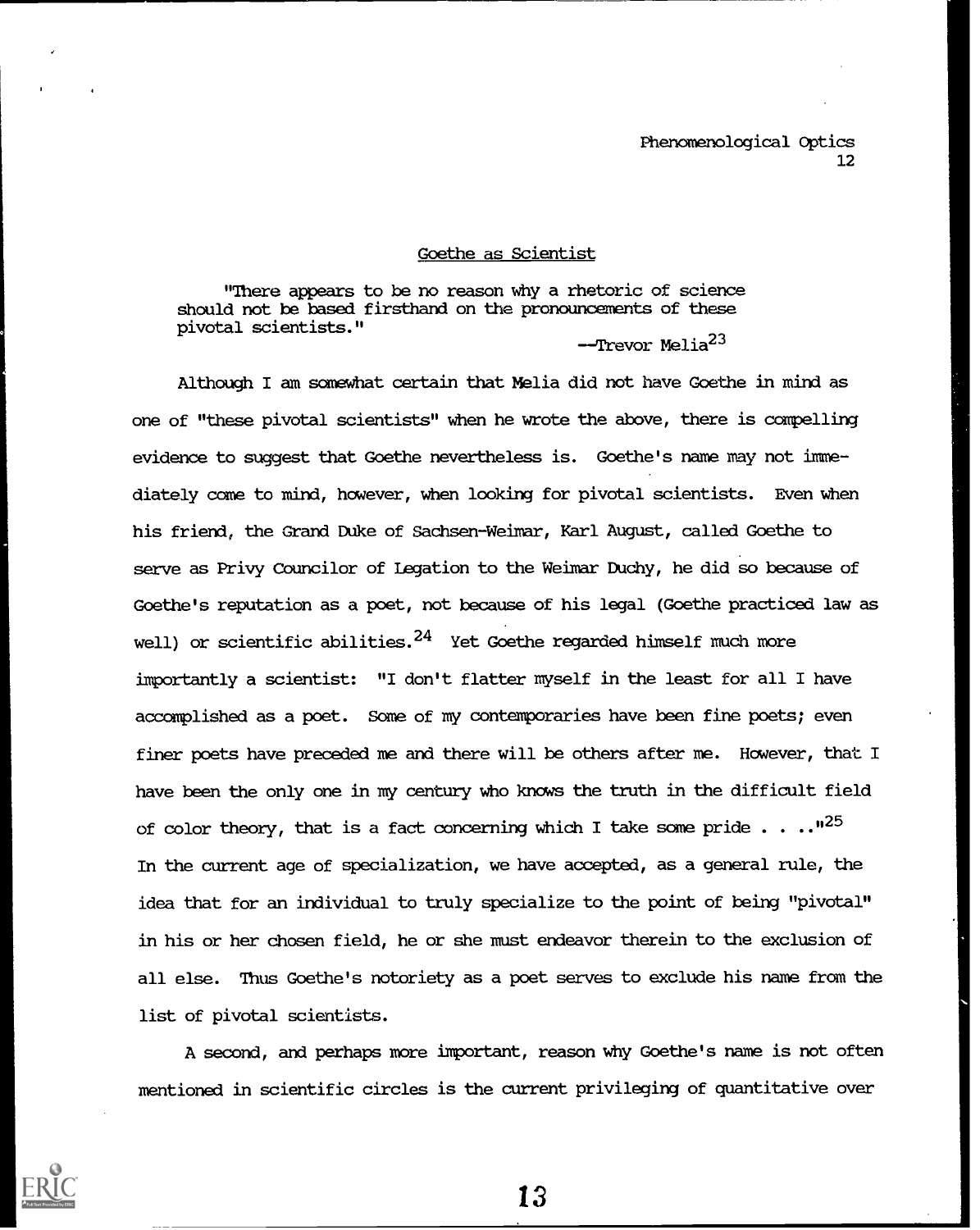qualitative science. $^{26}$  Rejecting the wisdom of the ancients, current scientific explanation tends toward quantification without proportional qualitative considerations.

Goethe was clearly conscious of the existence of an earlier attitude which accepted non-mathematical science, when he wrote, "DaB eine Physik unabhängig von der Mathematik existiere, davon schein man keinen Begriff mehr zu haben. $127$  [It seems that no one has the concept of physics existing independent of mathematics any longer.] Yet, one should consider Goethe as a scientist not only because he himself did, but also because other scientists did, as evidenced by such noteworthy references as: August de Saint-Hilaire's many references to Goethe's plant morphology in his standard textbook Legons de Botanique (1841); Alexander von Humboldt's acknowledgment of Goethe's science and his dedication of his first book on plant geography to Goethe; Werner Heisenberg's support of Goethe as a scientist of merit in Wandlungen in den Grundlagen der Naturwissenschaft (Zürich, 1947) and also in "Das Naturbild Goethe's und die technisch-naturwissenschaftliche Welt" (Jahrbuch der Goethe Gesellschaft, xxix (1967) 27-42); biologist Agnes Arbor's support of Goethe's plant morphology and botany in her "Goethe's Botany" (Chronica Botanica, X:2 (1946); and the assertion by biologist Ernst Haeckel, K. H. Meding (1861 pamphlet), Ludwig BUchner, pavid Friedrich Strauss and zoologist Valentin Haecker (1927) that Goethe's biology is a'precursor to the theory of evolution.28 It is also generally accepted that Goethe discovered the independent intermaxillary bone in the human skull. $^{29}$  Because he rejected explanations of natural phenomena by means of causal sequences and because he

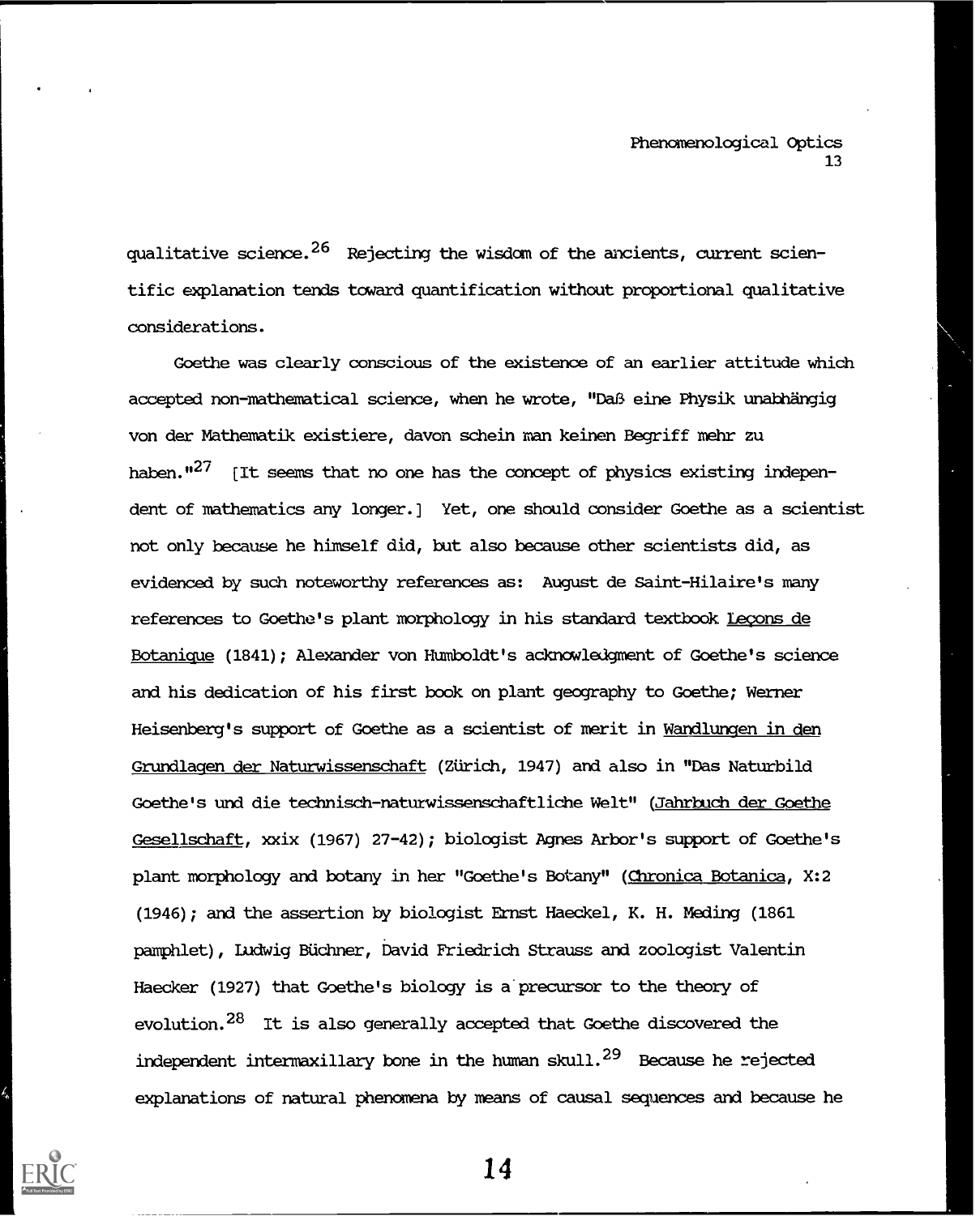was interested in a science that is not based on mathematics, Goethe is not considered a scientist in the modern sense. Goethe's rejection of the humanly-constructed gloss of causality is resoundingly Humean: $^{30}$  "In der lebendigen Natur geschieht nichts, was nicht in einer Verbindung mit dem Ganzen stehe, und wenn uns die Erfahrungen nur isoliert erschienen, wenn wir die Versuche nur als isolierte Fakta anzusehen haben, so wird dadurch nicht gesagt; daB sie isoliert seien, es ist nur die Frage: wie finden wir die Verbindung dieser Phanomene, dieser Begebenheit." [In living nature, nothing occurs which is not connected to the whole, nothing is said when we consider only simple isolated experiences, and regard experiments as isolated facts; that they would be isolated raises the question: how do we find the connections of these phenomena, these occurrences.)<sup>31</sup> But most importantly, to consider Goethe a scientist, one must look to his work.

### Goethe's Theory of Color and Contribution to Optics

In considering Gcethe's theory of optics as an example of the rhetorical world view and a case testing the limits of radical rhetoric, I note that Gross, in his The Rhetoric of Science, does present a "rhetorical analysis" of both Newton's 1672 paper "Philosophical Transactions," in which Newton discusses the "phaenomena of colours," and his treatise, Opticks. $32$  As indicated by the title of the chapter in which these analyses are found, however ("Style, Arrangement, and Invention"), Gross' analysis is limited to what Melia calls the second variety of "rhetoric," that is, the analysis of acts of persuasion. Gross writes: "In Newton's early paper ["Philosophical Transactions"), the dominant arrangement is narrative; in his Opticks, virtually the same material

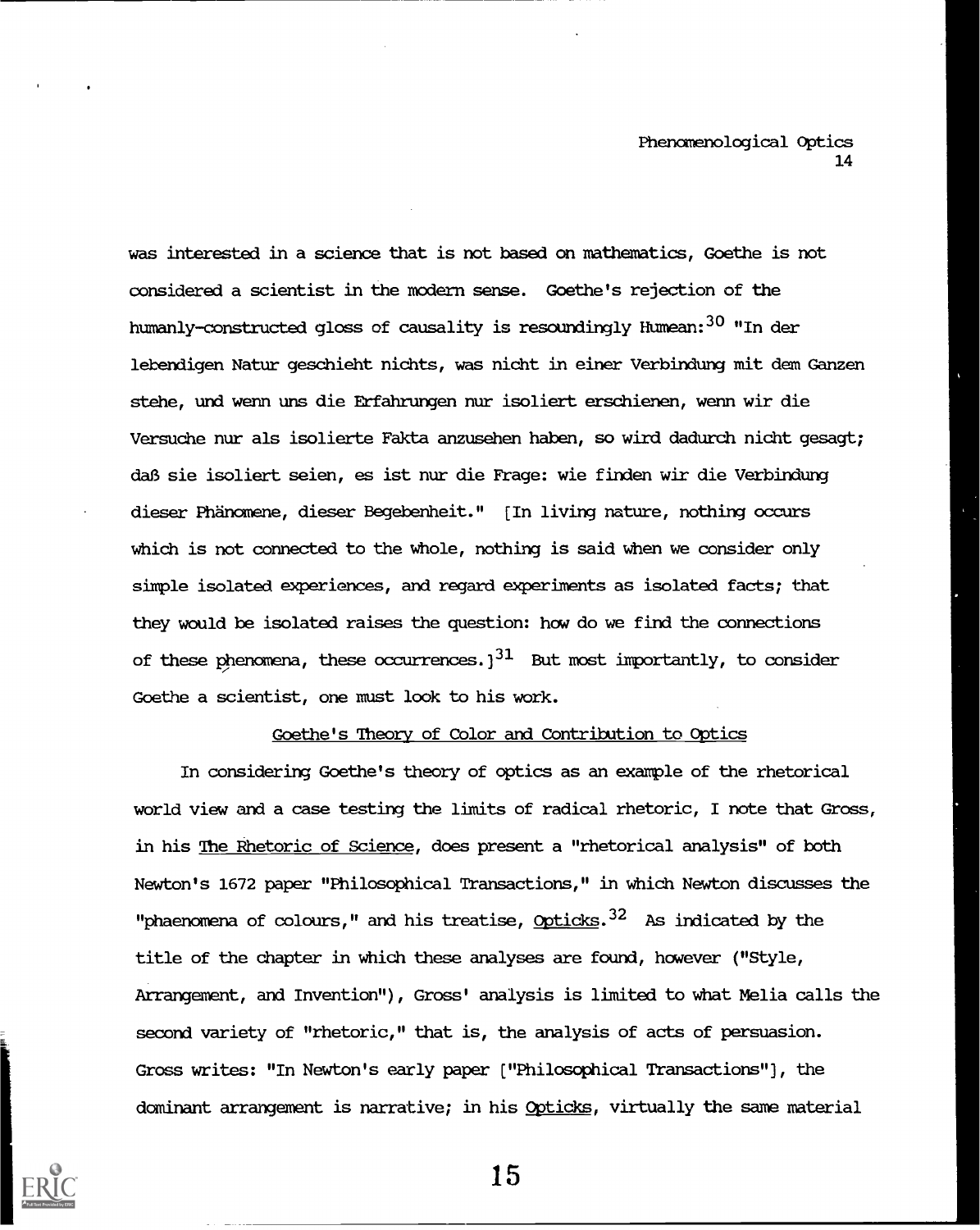is set out as Euclidean deduction. In his early paper, Newton uses narrative to dramatize the clash between past and present; in his Opticks he uses Euclid to display the present as a deductive consequence of the past  $\ldots$ ...<sup>1133</sup>

What are the features of Goethe's theory of optics? For purposes of this essay, I am suggesting that Goethe's theory of optics provides a "rhetorical" consideration of light and vision. I am of course using the word "rhetorical" here in an expansive sense, and mean by it a world view based not upon objectivity or certainty, but upon phenomenology. The rhetorical world view, in consideration of aesthetic rather than epistemic criteria, is, as Melia has noted "not, contra Plato, the result of a willful and perverse determination to exploit the vulgar susceptibilities of popular audiences,  $134$  but is also not, contra Melia, merely "an acknowledgment of the necessity of getting on with public business in the face of a tragic and paralyzing loss of certainty."<sup>35</sup> On the contrary, when one considers that for Goethe, "a human consciousness is as much a part of nature as is the life of a plant or the color of the moon seen through an evening mist,"<sup>36</sup> one need not limit a rhetorical world view of nature or science to "getting on with public business in the face of a tragic and paralyzing loss of certainty." Rather than being a second choice when certainty cannot be obtained, or a detour to epistemology,  $37$  the rhetorical world view may indeed be a first choice in recognition of the aesthetic quality of human experience.  $38$  Goethe's detractors would have his theory of colors branded "subjective." For them, the world is neatly divided into subjects and objects, and since Goethe is largely not interested in describing and explaining "objects out there," they feel he must be explaining subjects, and thus his

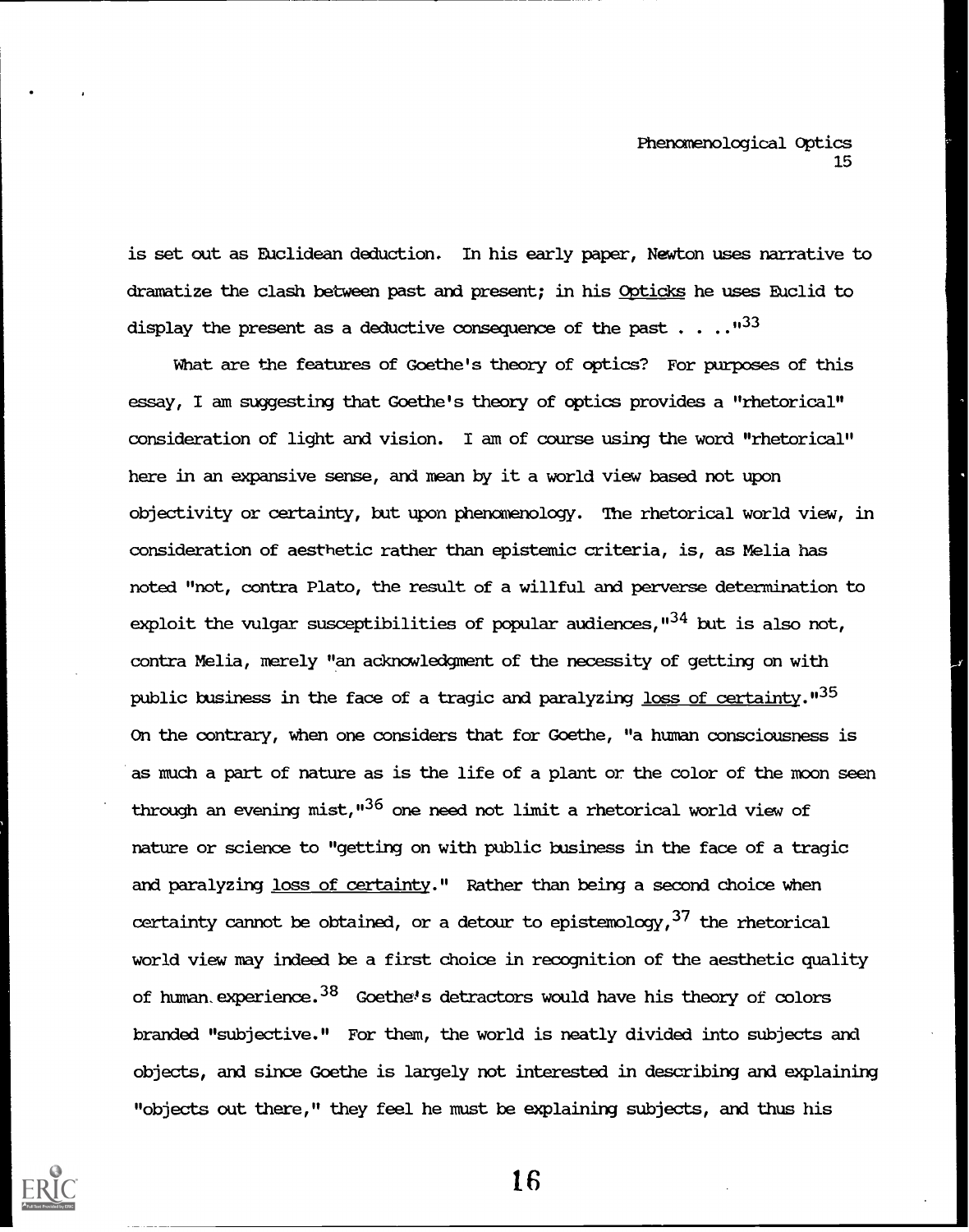theory and method must be subjective. Such a simplistic reduction of the world of experience ignores Goethe's sincere and fruitful effort to avoid the prejudices of the simple subject-object dichotomy, and assumes the positivists' world view of subject and object to apply universally.' The pervasiveness of the subject-object world view since Descartes is so strong that it is difficult for us to imagine a world without it, let alone practice a science without it. Yet I tend to agree with Peter Salm when he states that "I have become convinced in the course of this study that to gain access, no matter how tentative and ephemeral, to the singleness of Goethe's vision, which perhaps more than ever before or since fused abstract theory with vital experience, is worth a great deal of effort."<sup>39</sup>

# Goethe's Phenomenological Science

"The object of research is no longer nature itself, but man's investigation of nature." --Werner Heisenberg<sup>40</sup>

Goethe's refusal to accept the subject-object split is at the root of his science. Although Goethe himself never used the term "phenomenology, " $^{41}$  he repeatedly deals with what he calls "phenomena" in his science.  $42$  Goethe's phenomenology not only dispenses with the subject-object dichotomy, it also bridges the theory-observation (what Galen and other ancients would have called the "dogmatist-empiricist") debate. Goethe comments that "Theories are usually overhasty fabrications of an impatient mind which would like to do away with phenomenon and consequently will inject pictures, concepts or even just words in their place. $143$  He goes on; "the highest boon would be to understand that all facts are already theory. The blue of the sky reveals to us the basic chromatic

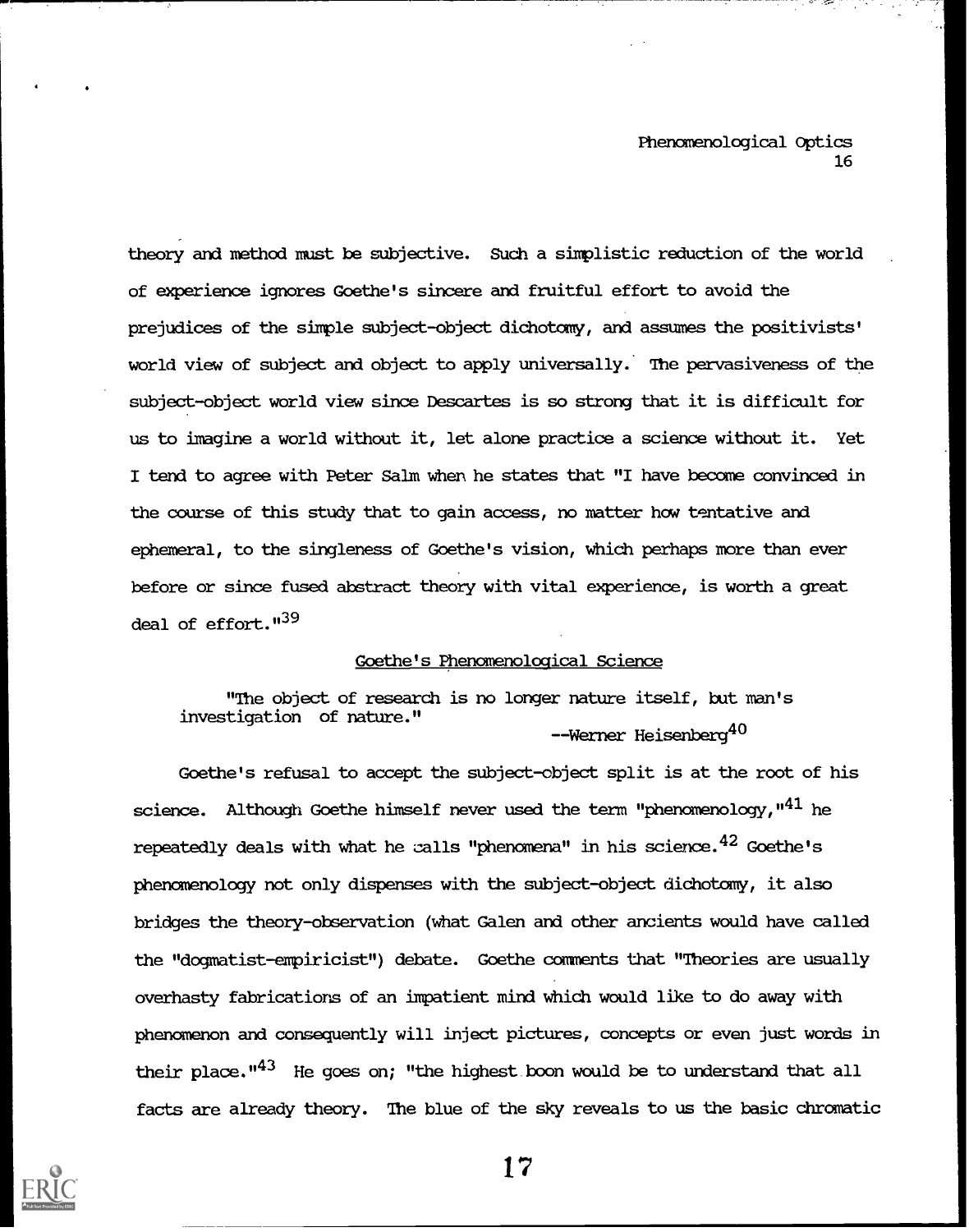laws. If we would only stop looking for things behind the phenomena; they themselves are the theory." $44$  Yet Goethe is not advocating a simple empiricism either:

It is sometimes unreasonably required by persons who do not even themselves attend to such a condition, that experimental information should be submitted without any connecting theory to the reader or scholar, who is himself to form his conclusions as he may list. Surely the mere inspection of a subject can profit us but little. EVery act of seeing leads to consideration, consideration to reflection, reflection to combination, and thus it may be said that in every attentive look on nature we already theorise. But in order to guard against the possible abuse of this abstract view, in order that the practical deductions we look to should be really useful, we should theorise without forgetting that we are so doing,  $\ldots$ .

The process of experiment is Goethe's method. It is only in the actual doing of the experiment, with the incumbent interaction of the phenomenon under examination and the experimenter, that one can truly understand nature. Peter Salm suns it up neatly when he says "for Goethe, the ultimate aim of science is nothing other than the metamorphosis of the scientist.  $1146$  By contrast, with the standard hypothetico-deductive method in science, one first posits a hypothesis and then deduces whatever one logically can from the hypothesis. The source of the hypothesis is of little importance, but rather the product of the process is. Goethe does not posit a hypothesis first, but rather seeks a pattern in the phenomenon themselves. Then only through the labor of experiment can an active idea be developed. In a 1792 fragment entitled "Versuch als Vermittler von Objekt und Subjekt" ["Experiment as Mediator of Obiect and Subject"], Goethe provides a succinct definition of what he means by "experiment":

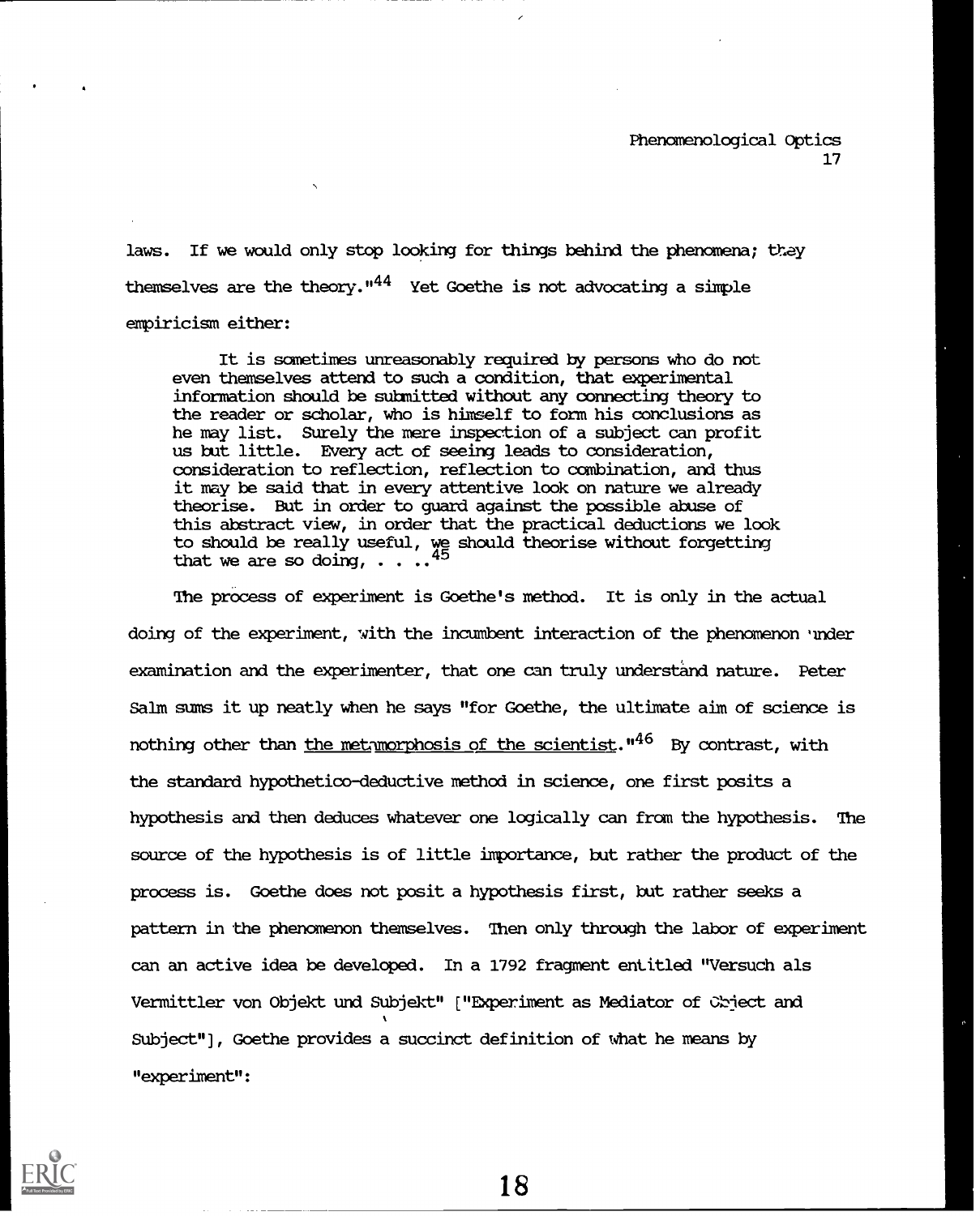Wenn wir die Erfahrungen, welche vor uns gemacht worden, die wir selbst oder andere zu gleicher Zeit mit uns machen, vorsatzlich wiederholen, und die Phanomene, die teils zufallig, teils künstlich enstanden sind, wieder darstellen, so nennen wir dieses einen Versuch.

[If we ourselves, or at the same time with another, intentionally repeat the experiences which have been done before us, and the phenomena, which now originates in part by chance and in part artificially, occurs again, this we call an experiment.] $^{\ast}{}^{\prime}$ 

Thus to proceed scientifically, one must him- or herself perform experiments, not read or write about them. Science that is reading and writing about nature is an abstraction, and it removes one from the phenomena such that the scientist can not accede his or her intentionality to the phenomena. In a letter from his celebrated Italian journey, Goethe wrote that his scientific system of plant morphology was "hard to write in any case and impossible to comprehend from mere reading, even if everything were written ever so sharply and properly.  $148$ Here then, in phenomenology, one finds a potential limit to the constitutive nature of rhetoric for science: Only those in the practice of experimenting can properly experience the phenomena in an interactive way. Without written or spoken text, a rhetorical analysis must redefine itself to encompass nonlinguistic practices. While I recognize that radical rhetoricians may already claim such practices for their own, they must demonstrate the rhetoricallyconstituted nature of interactive experimenting to maintain that claim.

Goethe offers a helpful analogy for understanding how the back and forth exchange between observer and observed presents the phenomena. In the Preface to his Theory of Colour, he writes: "We should try in vain to describe a man's character, but let his acts be collected and an idea of the character will be

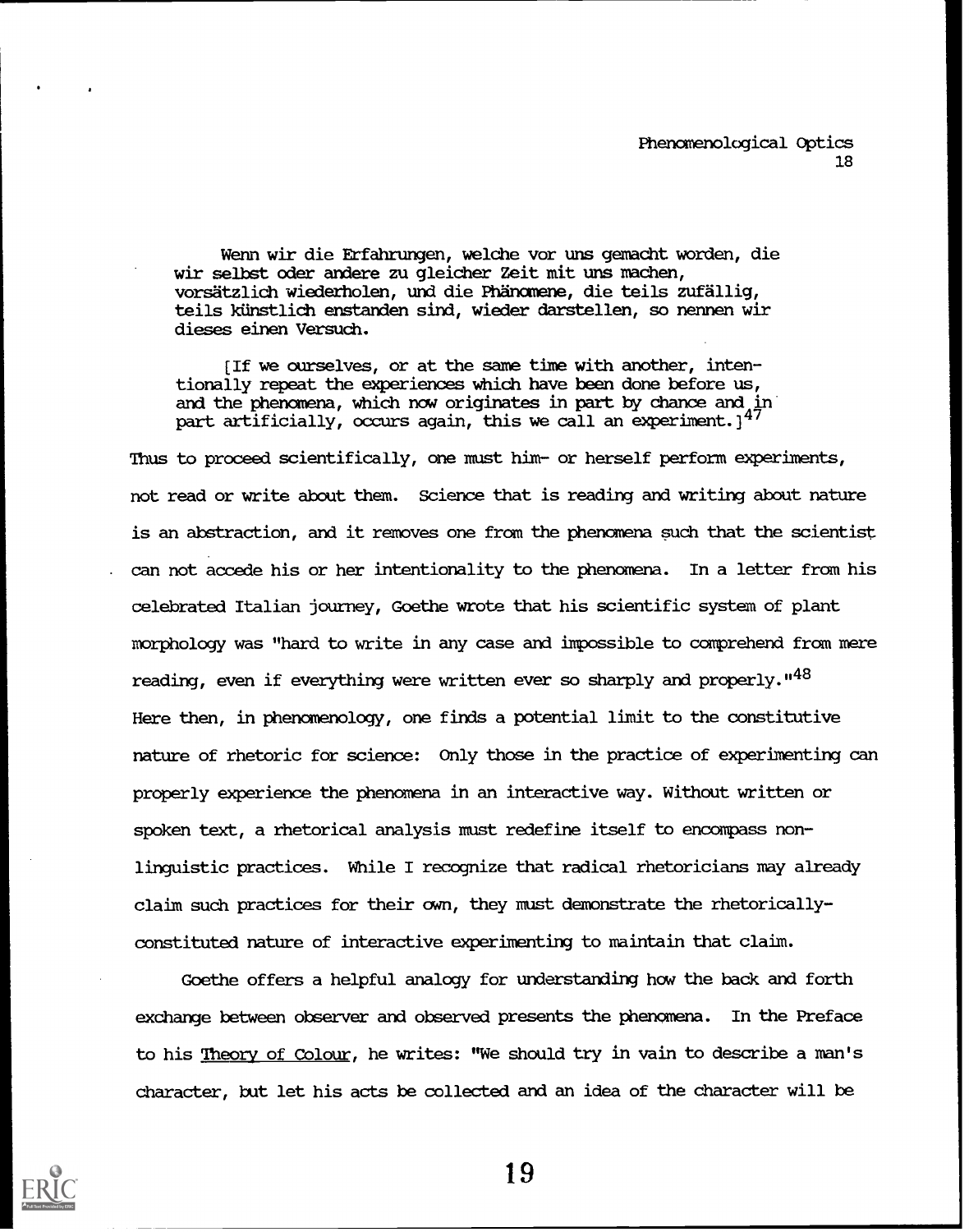presented to us."<sup>49</sup> Goethe's scientist is constantly self-conscious. If one ceases to be self-conscious, his or her experimentation becomes simple habits of perceptions. In this way, the scientist is dealing not simply with empirical observations of phenomena, but with what Goethe calls "scientific phenomena," which will order themselves out of themselves. From the observation of the patterns of the phenomena, the scientist develops what Goethe refers to as an "intuition" with which it is possible "to deduce [ableiten] all the phenomena in their ideal relationships."<sup>50</sup> These ideal relationships are then called "Urphänomen." One must keep in mind that these relationships are not abstract, however, they are an intuited ordering of qualities. As one reads Goethe's Theory of Colours, one is invited to work the experiments out for him- or herself. First, Goethe asks the observer to look at the surroundings through a prism and note that light is not refracted except at the point where it meets the fringe of an object. Next, he has the reader look at a clear blue sky and notice that no colors appear through the prism except the blue of the sky. Refracted colors only come into view when a cloud appears, and then only at the outer edge of the cloud. Now he asks us to use some of the specially prepared printed cards included with the Theory of Colours. (In the current English edition, these cares are not included, but colored plates are printed halfway through the book.) One by one, the experimenting reader looks at irregularly curved black and white lines, a regular pattern of squares, narrow black and white stripes, white stripes on a black background and a black stripe on a white background. This series of experiments provides pure boundary colors which constitute Urphanamen. Still more complicated arrangements are then depicted

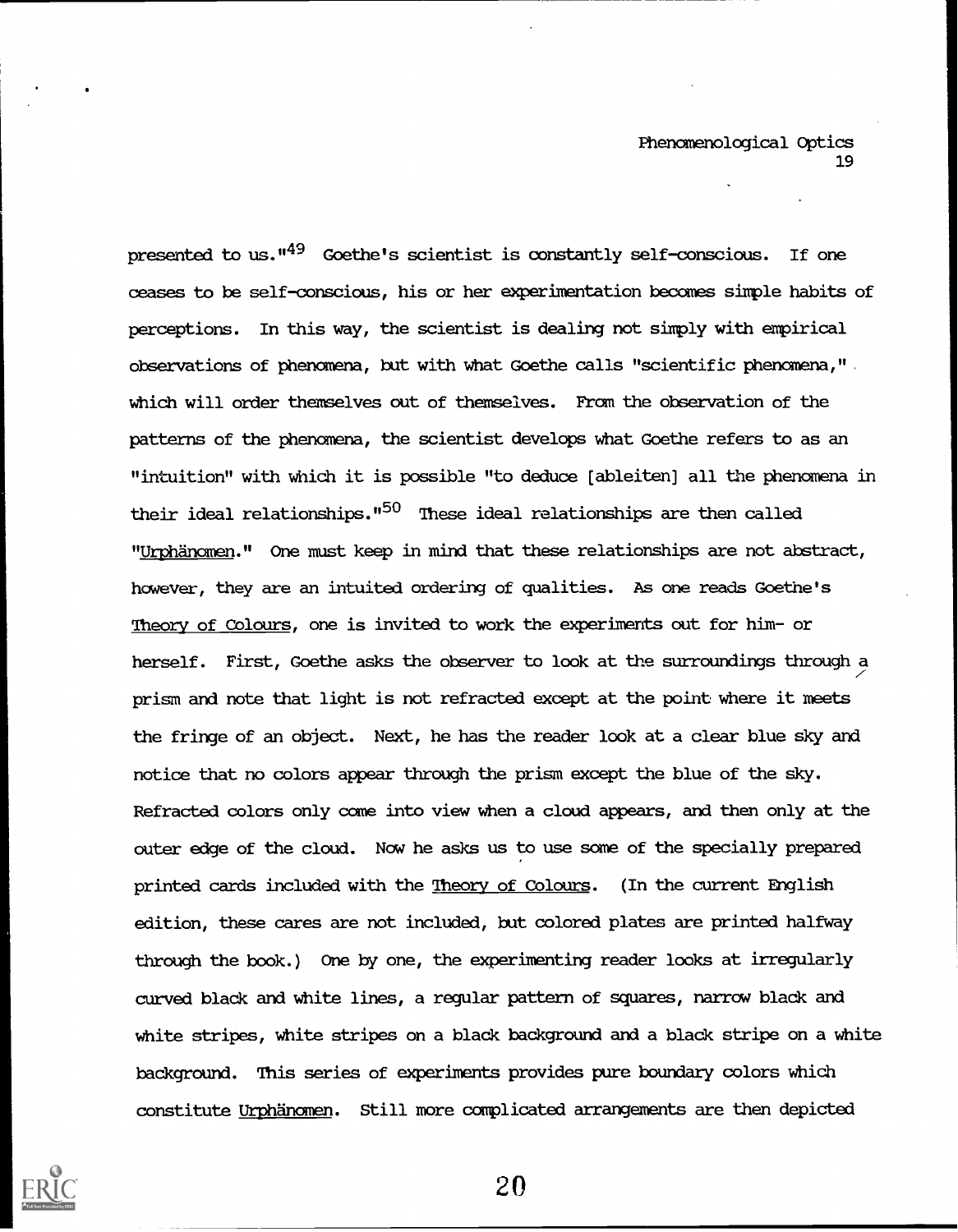which show how these boundary colors are manifested. This process illustrates how the experimenter experiences the phenomenon-the process, not the product are important. "The primary aim of science as Goethe understands it must be self-development, the metamorphosis of the scientist."<sup>51</sup> The notion of metamorphosis is even more pronounced in Goethe's work in botany, and is present in his mineralogy, meteorology and osteology as well. All serve to present boundary situations which demonstrate that perception is not located within the subject-object split. For instance, "when following botanical development, we do not see movement, but rather intend it, in the way that we unify intuitively the very different projective views of an object as we walk past. Nor do we actually see light, but rather only the ways in which it is darkened by objects: hence color is also in a very real sense an intentional construct."<sup>52</sup>

# An Application of Goethe's Method

I will now return to a question that I had raised earlier, that is, "Why has the mathematical theory of optics carried the day?" One may be tempted to answer, "Because it works." But in actual practice, Goethe's phenomenological optics in the tradition of Galen and Aristotle "works" as well. To illustrate, I will now turn to an example from applied science, as found in the Commonwealth of Pennsylvania's air pollution regulations.

The Pennsylvania Environmental Quality Board, an executive agency charged by the Pennsylvania General Assembly with the duty to promulgate regulations "for the prevention, control, reduction and abatement of air pollution . . ."53 promulgated regulations in 1971 wherein the emission of air contaminants

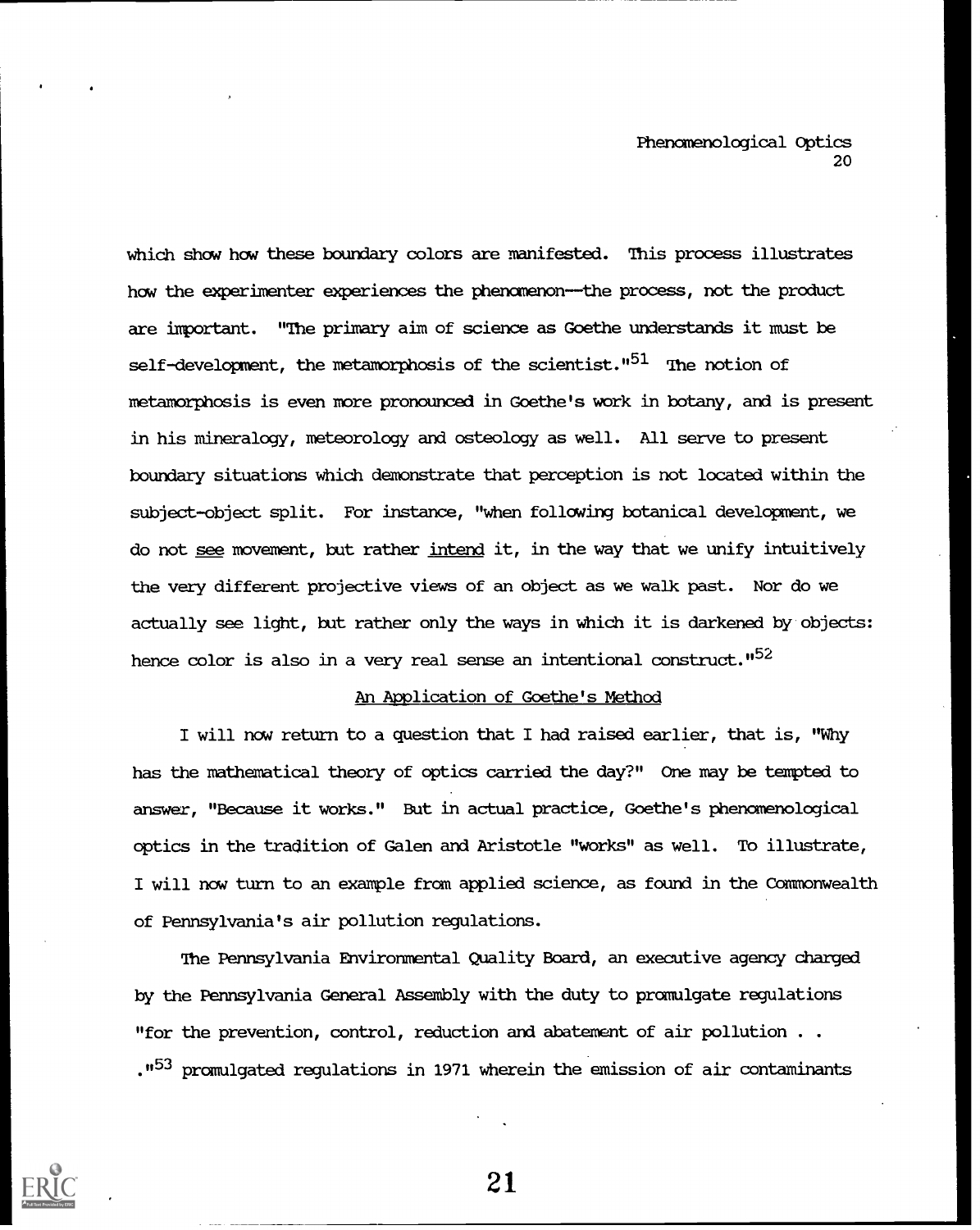is limited by visual observation of the contaminants' opacity. This regulation, 25 Pa. Code S123.41, states:

A person may not permit the emission into the outdoor atmosphere of visible air contaminants in such a manner that the opacity of the emission is either of the following: (1) Equal to or greater than 20% for a period or periods accrecating more than 3 minutes in any 1 hour. (2) Equal to or greater than 60% at any time.

The Pennsylvania Department of Environmental Resources is a separate executive agency, charged by the General Assembly of Pennsylvania with the power and duty to inspect any air contamimtion source for the purpose of ascertaining compliance with 25 Pa. Code  $$123.41.^{54}$  To provide a method of enforcement of 25 Pa. Code §123.41, the Environmental Quality Board promulgated 25 Pa. Code §123.43, which states:

Visible emissions may be measured using either of the following:

(1) A device approved by the Department and maintained to provide accurate opacity measurements.

(2) Observers, trained and qualified to measure plume opacity with the naked eye or with the aid of devices approved by the Department.

Here, in 25 Pa. Code § 123.43, one can readily see that both Newton's method of measurement (by a device which produces numerical abstractions) and Goethe's method (observers who measure the opacity with the naked eye) are available. Yet in actual practice, the Pennsylvania Department of Environmental Resources has consistently used observers' naked eyes for the measurement.<sup>55</sup> An admonition of Goethe's is here brought to mind:

Insofar as he makes use of his healthy senses, the human being is the greatest and most precise scientific instrument that can exist. And precisely this is the greatest disservice of modern science: that it has divorced the experiment from the human

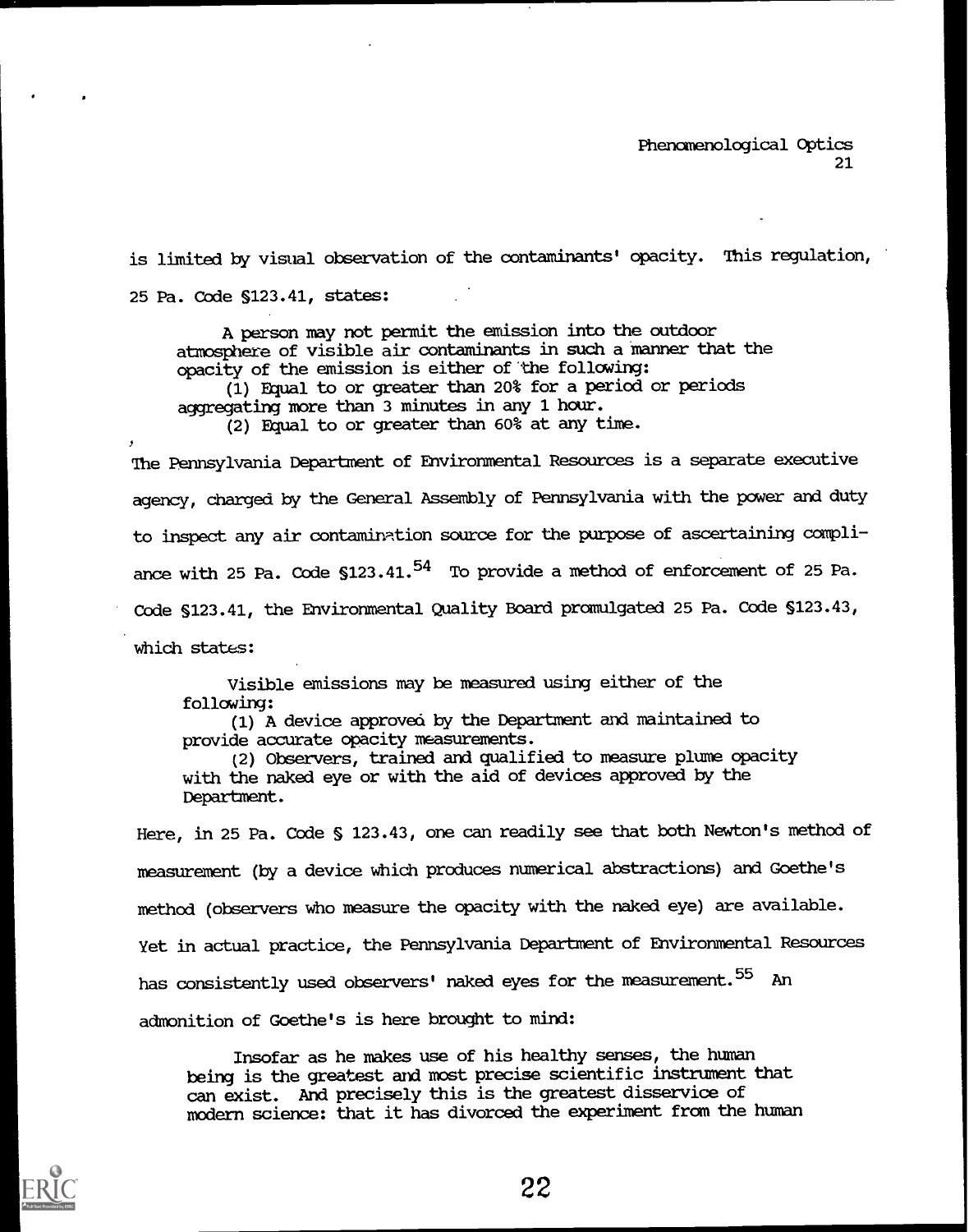being, and wants to know nature only through that which is shown by instruments--indeed, wants to limit and demonstrate nature's capacities in that way.

Although Pennsylvania courts have consistently upheld the application of the Goethean standard, they have not agreed as to whether it is "scientific." This is not surprising, given the dominance in our culture of the Cartesian view of science, with its subject-object. In Commonwealth, Department of Environmental Resources v. Locust, Pa. , 396 A.2d 1205, 1210, the Pennsylvania Supreme Court quoted from the Pennsylvania Commonwealth Court in Commonwealth v. United States Steel Corporation, 15 Pa. Commonwealth Ct. 184, 190, 325 A.2d 324, 328 (1974) and stated that "Courts are not scientific experts in the field of air pollution and should not be called upon to solve the scientific problems which the regulators and regulated should solve." The Court went on to find that Locust's challenge to the sufficiency of visual observation evidence presented by the Department of Environmental Resources "must fail. The [Department] presented two witnesses, 'environmental protection specialists,' who testified to visual observations  $\ldots$ ." (Emphasis added.)

In another case, Midway Coal Company v. Commonwealth of Pennsylvania. Department of Environmental Resources, Pa. Commonwealth , 413, A.2d 1139, 1140 (1980), the Court allowed visual observation to serve as evidence, but discounted it as non-scientific, and clearly made it subservient to "scientific" (that is, quantitatively scientific) evidence: "it has been held that, if an acceptable scientific test is available to measure the rate of emissions from a pollution source, proof of a violation of the Act must include evidence of such a test. [citations omitted] . . . On the other hand, it has also been held that,

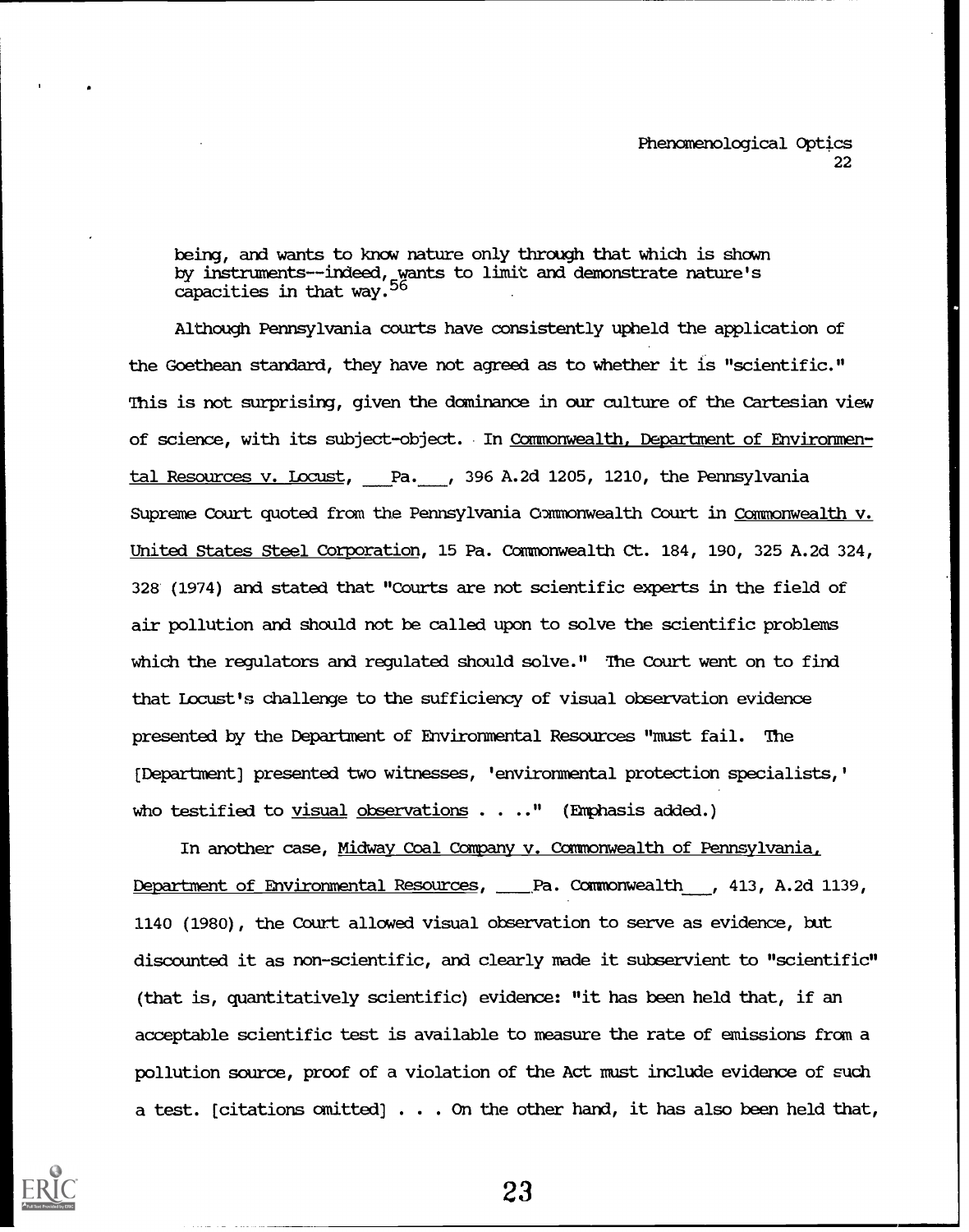if no scientific (again read this as quantitatively scientific) test is available to measure the alleged pollution, proof of violation of the Act may rest on the evidence as a whole, including witnesses' observations. Rushton Mining Co. v. COmmonwealth, 16 Pa.Cwwlth. 135, 328 A-2d 185 (1974)." (EMphasis added.) A close look at the Rushton decision reveals that the Court in Midway did not read closely. In Rushton, the Court was dealing not with 25 Pa. Code §123.43, but rather with a section of the Pennsylvania Air Pollution Control Act, 35 P.S. §4003(5), which defines "air pollution" as:

The presence in the outdoor atmosphere of any form of contaminant including but not limited to the discharging from stacks, chimneys, openings, buildings, structures, open fires, vehicles, processes, or any other source of any smoke, soot, fly ash, dust, cinders, dirt, noxious or obnoxious acids, fumes, oxides, gases, vapors, odors, toxic or radioactive substances, waste, or any other matter in such place, manner, or concentration inimical to the public health, safety, or welfare or which is, or may be injurious to human, plant or animal life, or to property, or which unreasonably interferes with the comfortable enjoyment of life or property.

The Rushton Court stated "While scientific evidence (once again, quantitatively scientific) may be helpful in this type of case, it is not necessarily the most persuasive nor the exclusive means of proof." (Emphasis added.) Rushton, 328 A-2d 185, 189. While at first blush the Court's opinion in Midway may serve as evidence of the position taken by Melia that rhetoric in its third variety, that is, as world view, is a regrettable necessity resorted to only when quantitatively scientific evidence is unavailable, the Rushton Court supports Goethe when it states that "This Court has no knowledge as to the availability of a scientific measurement instrument which could gauge whether an atmospheric contaminant 'interferes with the comfortable enjoyment of life or property,' 35

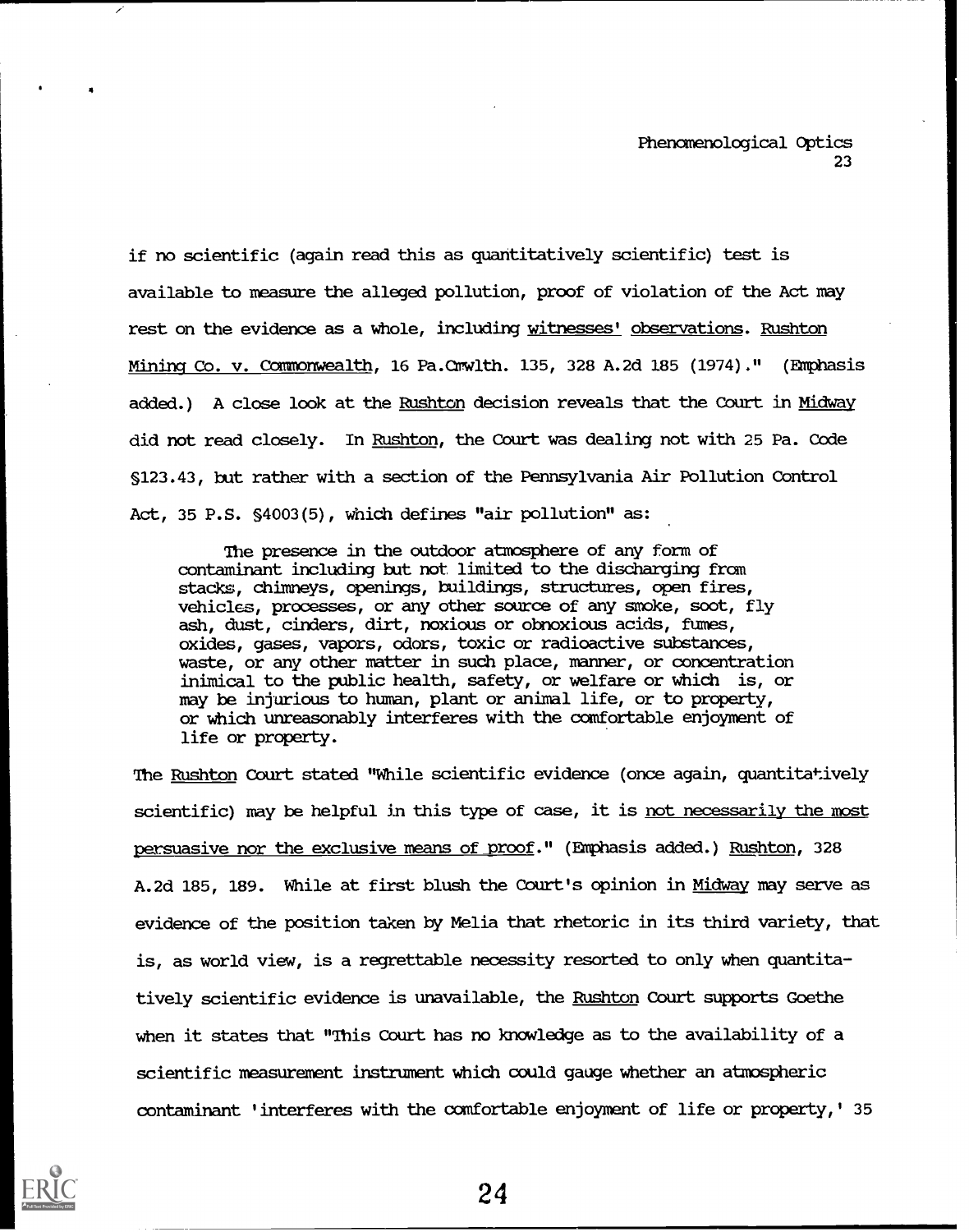P.S. S 4003(5), or of a method for determining whether such interference is 'unreasonable,' 35 P.S. § 4003(5)." Rushtcn, 328 A.2d 185, 189. The tone of this pronouncement by the Court echoes Goethe's very relevant insight: "Mathematics cannot dispose of prejudices; it can neither prevent obstinacy nor mitigate factionalism. It is impotent on all ethical matters.<sup>57</sup>

### Conclusions

A review of the history of optics indicates that several explanatory theories were considered by the ancients--physical, physiological, and mathematical--and that these traditions continued up until the middle ages. A close look at scientists engaged in optics even after the middle ages indicates that tendencies toward one or the other of these separate traditions persisted thereafter. Although Newton's corpuscular model of light has been largely rejected, his mathematical method and content have remained popular and constitute, in many instances, the received theory of the nature of light.

In the Eighteenth and Nineteenth Centuries, Goethe, himself an established scientist in the fields of botany, mineralogy, osteology and optics, rejected the mathematical approach to science and sought instead a theory of colors founded in the Aristotelian tradition of physics. Why then, do we hear so little today of phenomenological science? Does it not "work"? No, indeed it does work, and it also functions in practice as seen in Pennsylvania's air pollution regulations. Ironically, it is traditional quantitatively-abstracted science which can be taken on board without the engagement of experimentation. Indeed that is one of the beauties of abstraction-- one can simply consume the

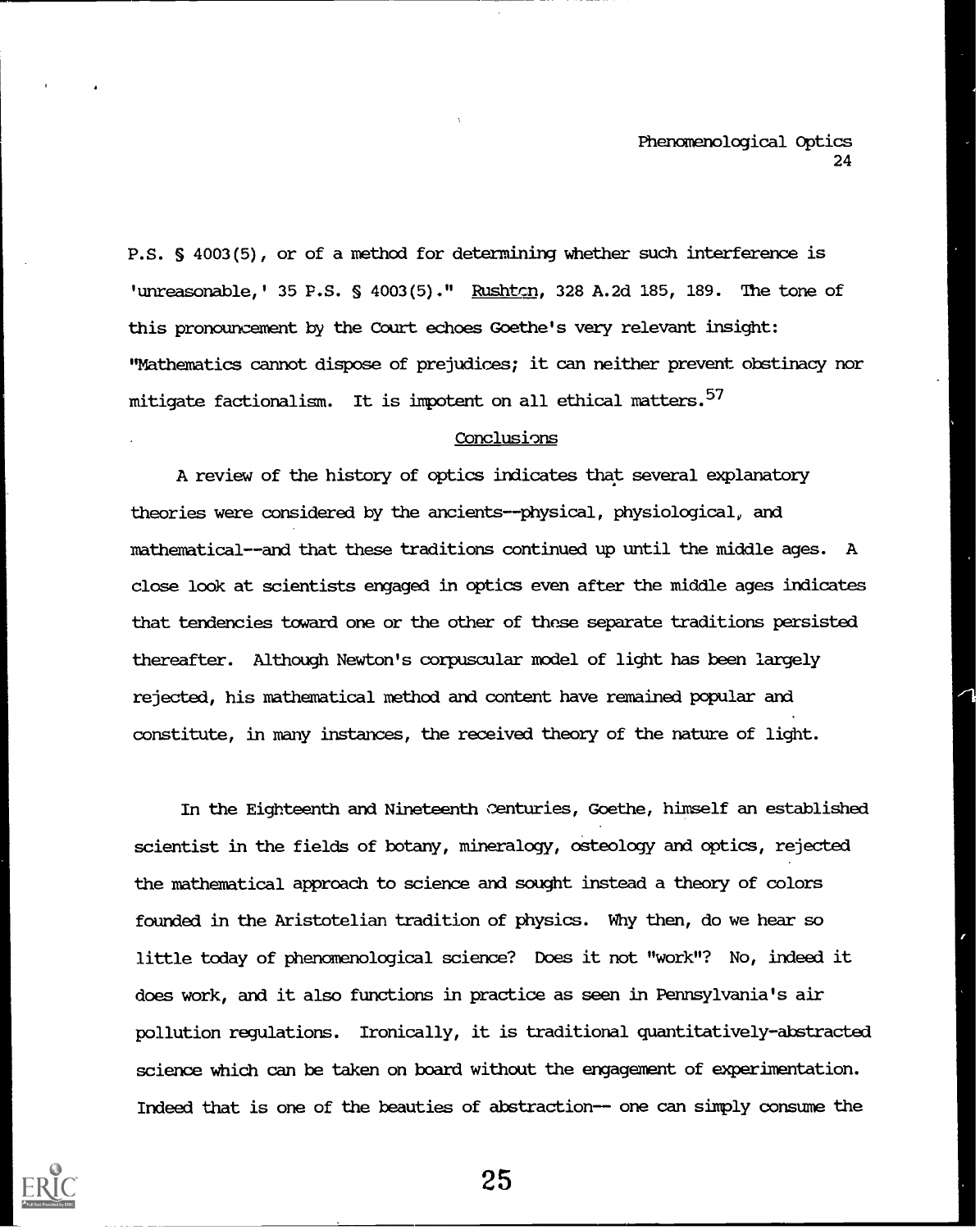reduced product without having undergone the process of experimenting. By comparison, Newton's theorizing, without repeated experimentation, has less to do with what is "really going on out there" than Goethe's experimental engagements. Thus the appeal of quantitative optics lies elsewhere; it lies in the ways in which it can be employed precisely without engagement.

But more importantly, Goethe's phenomenological science provides a possible case by which one can escape the trap of dichotomous thinking which grows out of Cartesian science, and perhaps provides a case-point where upon one may place minimal realism between absolute realism and so-called radical rhetoric. As epistemological certainty continues to erode, and as the guarantor of certainty, mathematics, no longer carries the day, we are reminded that it has been at just such junctures in history that the discipline of rhetoric has been called upon to facilitate "getting on with public business," such as environmental regulation, an enclave traditionally held in the empire of epistemological science.

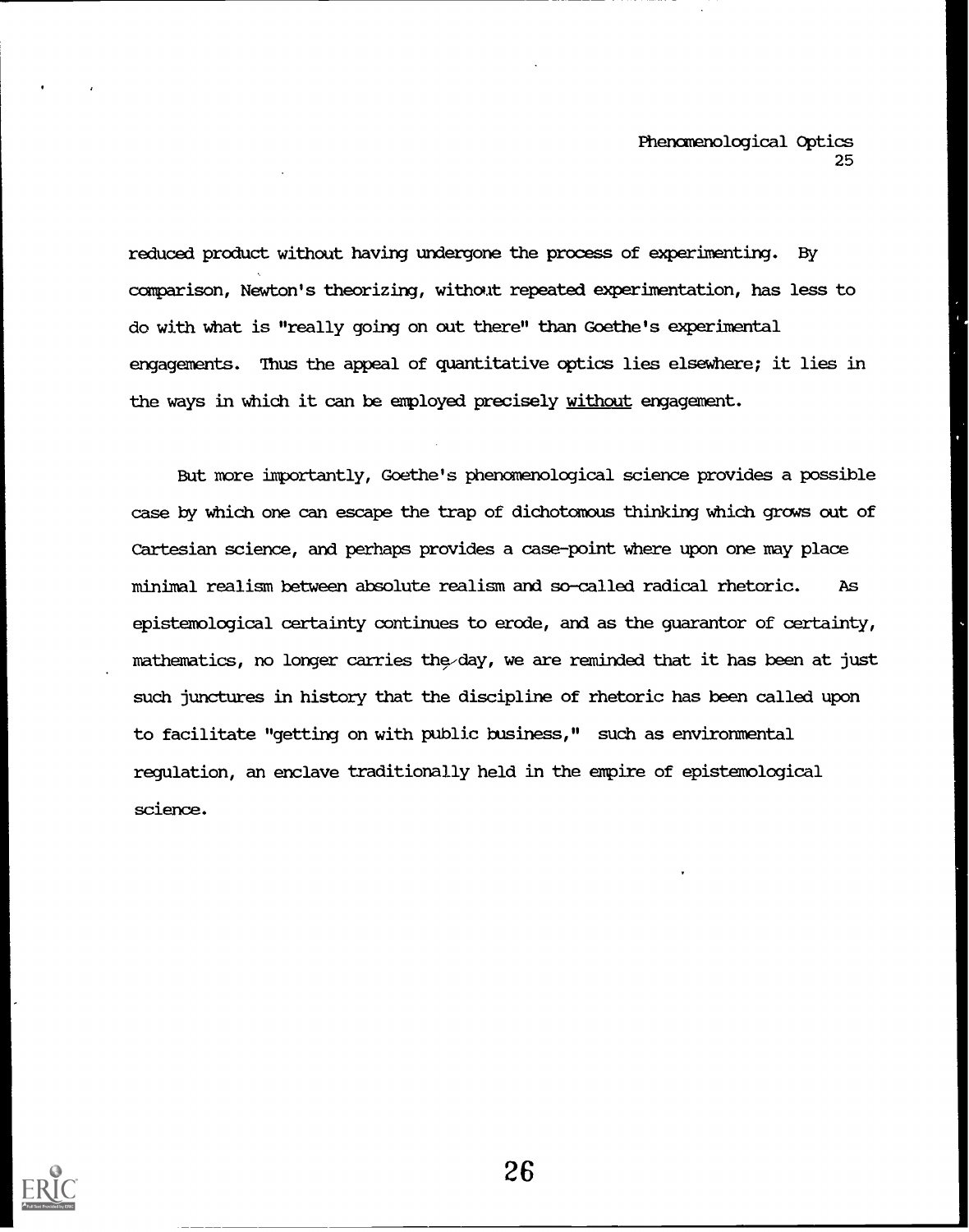1Alexander Hellemans and Bryan Bunch, The Timetables of Science (New York: Simon and Schuster, 1988) 451.

 $2$ See Merrilee H. Salmon et al., Introduction to the Philosophy of Science, Englewood Cliffs, New Jersey: Prentice Hall, 1992, 458.

 $3$ Alan G. Gross, The Rhetoric of Science, (Cambridge: Harvard University Press) 1990.

 $4J$ . E. McGuire and Trevor Melia, "Some Cautionary Strictures on the Writing of the Rhetoric of Science," 7 Rhetorica (Winter 1989): 87-99; "The Rhetoric of the Radical Rhetoric of Science," 9 Rhetorica (Autumn 1991): 301-316; "How to Tell the Dancer from the Dance: Limits and Proportions in Argument About the Nature of Science," Argumentation (Spring, 1993); Trevor Melia, "Essay Review," Isis, 83: 100-106 (1992); "Scientism and Dramatism: Some Quasi-Mathematical Motifs in the Work of Kenneth Burke," The Legacy of Kenneth Burke, ed. Herbert W. Simons and Trevor Melia (Madison: University of Wisconsin Press) 1989, 55-73; "And Lo the Footprint . . . Selected Literature in Rhetoric and Science," OJS 70 (1984), 303-13.

<sup>5</sup>Aristotle, Rhetoric, Book I, W. Rhys Roberts, trans. (from the R. Kassel text, Berlin, 1976), The Complete Works of Aristotle, Vol. 2, The Revised Oxford Translation, Bollingen Series LXXI-2 (1984) p. 2155.

 $6$ In "Rhetoric--Old and New," Journal of General Education, 5 (1951): 202-209, Kenneth Burke elaborates on the use of "rhetoric" when he identifies the "old" rhetoric with persuasion, and the "new" rhetoric with identification. While the stress of persuasion was deliberate design, identification can include an unconscious factor in its appeal. Identification can be deliberate, as when a speaker seeks to identify with an audience, but it "can also be an end, as when people earnestly yearn to identify with some group or other."

<sup>7</sup>Trevor Melia, "Essay Review," <u>Isis</u>, 83 (1992): 100.

 $^{8}$ Trevor Melia, "Essay Review," <u>Isis</u>, 83 (1992): 100. This is to suggest that, for instance, when Nietzsche writes that "God is dead," he is, at the same time, announcing the end of certainty and the rebirth of rhetoric. See, Kenneth Burke, "Dramatism," Communication: Concepts and Perspectives, Ed. Lee Thayer, Washington: Spartan Books (1967) 352.

<sup>9</sup>Alan G. Gross, "Rhetoric of Science without Constraints," <u>Rhetorica</u>, IX (Autumn 1991): 298.

 $10$ Trevor Melia, "And Lo the Footprint . . . Selected Literature in Rhetoric and Science," OJS, 70 (1984): 311. Cf. "die Geschichte der Wissenschaft die (footnote continues next page)

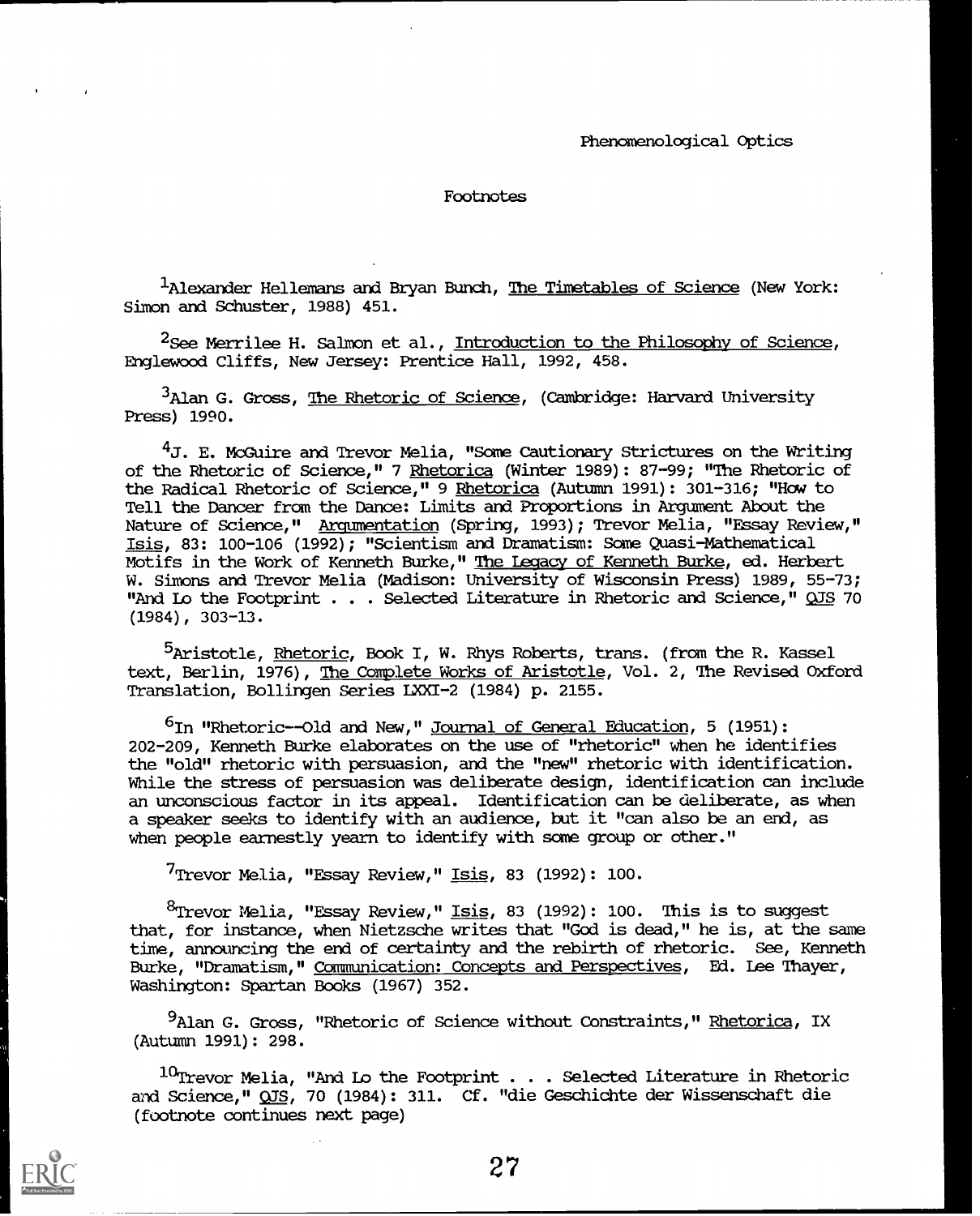(continued footnote)

Wissenschaft selbst sei . . .." ["the history of science is science itself . .  $\,$ .."] Goethe, Theory of Colour, preface to first edition, p. xliv.

 $11$ Melia, "And Lo the Footprint . . .," 311.

<sup>12</sup>Sir Isaac Newton, <u>Optics or a Treatise of the Reflections, Refractions,</u> Inflections & Colours of Light (Based on the Fourth Edition, London, 1730) New York: Dover (1952). Melia notes in his "Essay Review," (Isis, 83 (1992): 102) that for Gross, the Copernican revolution and Newton's Optics "are less obvious targets for rehetorical analysis, particularly of the radical, sophistic, variety . . ."

<sup>13</sup>See Jeremy Adler, "Goethe und Newton: Ansätze zu einer Neuorientierung am Beispiel der chemischen Verwandschaft," Goethe im Kontest: Kunst und Humanitat, Naturwissenschaft und Politik von der Aufklarung bis zur restauration; Ein Symposium, Ed. Wolfgang Wittkowski (TUbingen: Niemayer, 1984) 300-309; Frederick Burwick, The Damnation of Newton: Goethe's Color Theory and Perception (New York: De Gruyter, 1986) 308; and Sir Charles Scott Sherrington, Goethe on Nature and on Science, second edition (Cambridge: Cambridge University Press, 1942) 53. (Sir Sherrington's piece hardly rises above being ad hominem war propaganda. Its style and content are unapologetic "Bosch bashing," all to the credit of Sir Newton's work.)

 $^{14}$ The English word "idea" comes, via Latin, from the Greek verb "idein," meaning "to see." In about the Fifth Century, idein came to be equated with knowing as well as seeing.

<sup>15</sup>Goethe, Theory of Colours, 299.

 $^{16}$ David C. Lindberg, "The Science of Optics," <u>Science in the Middle Ages</u>, David C. Lindberg, ed., Chicago: University of Chicago Press, 1978, 339.

 $^{17}$ Lindberg, "The Science of Optics," 341.

 $^{18}$ Lindberg, "The Science of Optics," 341.

 $^{19}$ Aristotle, De Anima, Book II, Chapter 7. For Aristotle, the medium is capable of taking potentially-illuminated objects and making them actually-illuminated objects. This is then moved through the medium to the eye, and from the eye it is carried to the heart via the blood. Thereby the senses can perceive the form of an object without the matter. (Of course, Aristotle does not just mean shape by "form.")

 $^{20}$ David C. Lindberg, "The Science of Optics," Science in the Middle Ages, David C. Lindberg, ed., Chicago: University of Chicago Press (1978) 338-367.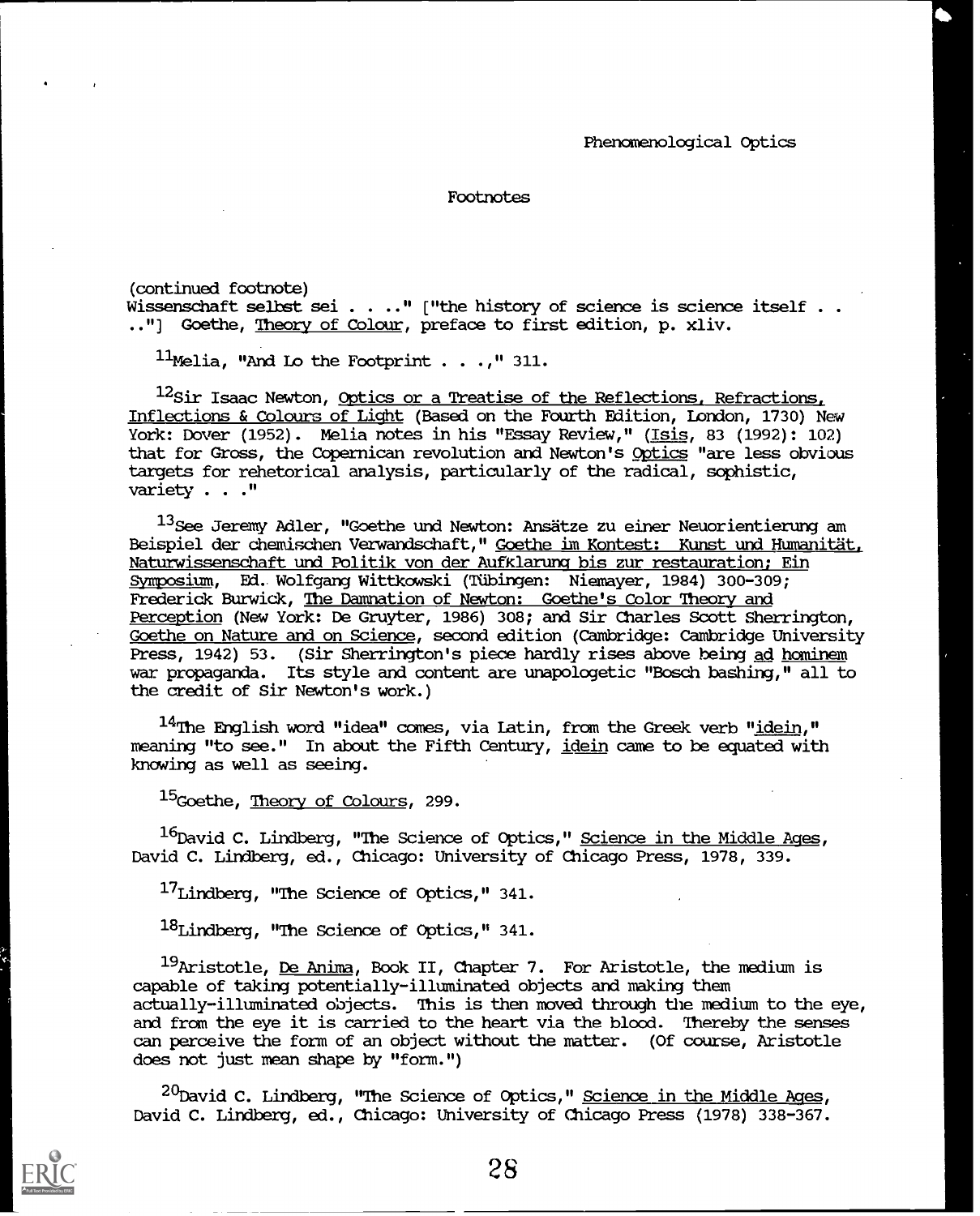$^{21}$ David C. Lindberg, "Late Thirteenth-Century Synthesis in Optics," A Sourcebook in Medieval Science, E. Grant, ed., Wisconsin: University of Wisconsin Press 392-435. Wisconsin Press

 $^{22}$ In the Introduction to his Theory of Colours, Goethe wrote that "the attempt to describe and class the phenomena of colours has been only twice made: first by Theophrastus, and in modern times by Boyle." The translator notes at this sentence that the first treatise to which Goethe "alludes is more generally ascribed to Aristotle." See, Goethe, Theory of Colours, trans. Charles Lock Eastlake (Cambridge, MA: The M.I.T. Press, 1970) li. In the introduction to that same translation, Deane B. Judd observes on page xv "how closely Goethe adheres to Aristotle's view that color arises from the transition of brightness to darkness."

 $^{23}$ Trevor Melia, "And Lo the Footprints . . .," 311.

 $^{24}$ Calvin Thomas, <u>Goethe</u> (New York: Henry Holt and Company, 1917) 65.

<sup>25</sup>Johann Wolfgang von Goethe, note of March 19, 1829, as reprinted in Peter Salm, The Poem as Plant: A Biological View of Goethe's Faust (Cleveland: The Press of Case Western Reserve University, 1971) 4.

 $^{26}$ Because I insist upon a qualitative undestanding of the word "science" in this essay, rather thanb the more popularly accepted quantitative understanding, I had originally left Goethe's "Wissenschaft" in its original German. That now appears ostentatious to me, so I have opted for the English "science." nevertheless, I wish to emphasize the sense of knowingness in the german (and Latin) roots of "Wissenschaft" (and "scientia") and persuade the reader not to understand "science" merely in the quantitative sense.

27Goethe, Werke, Hamburger Ausgabe, XIV, 265.

<sup>28</sup>See Rudolf Magnus, Goethe as a Scientist, trans., Norden Heinz, New York: Henry Schuman, 1949, 116; and Gunther Schmid's forward to Magnus' book, p. x.

<sup>29</sup>Charles Coulston Gillespie, ed., Dictionary of Scientific Biography (New York: Charles Scribner's Sons, 1972) 442-43; Alexander Hellemans and Bryan Bunch, The Timetables of Science (New York: Simon & Schuster, 1988) 233; Nicholas Boyle, Goethe: The Poet and the Age, vol. 1 (New York: Oxford University Press, 1992) 349-50.

<sup>30</sup>See David Hume, "An Inquiry Concerning Human Understanding," <u>Ten Great</u> Works of Philosophy, Robert Paul Wolff, ed. (New York: New American Library, Inc., 1969) 176-295.

<sup>31</sup>Johann Wolfgang von Goethe, "Versuch als Vermittler von Objekt und (footnote continues next page)

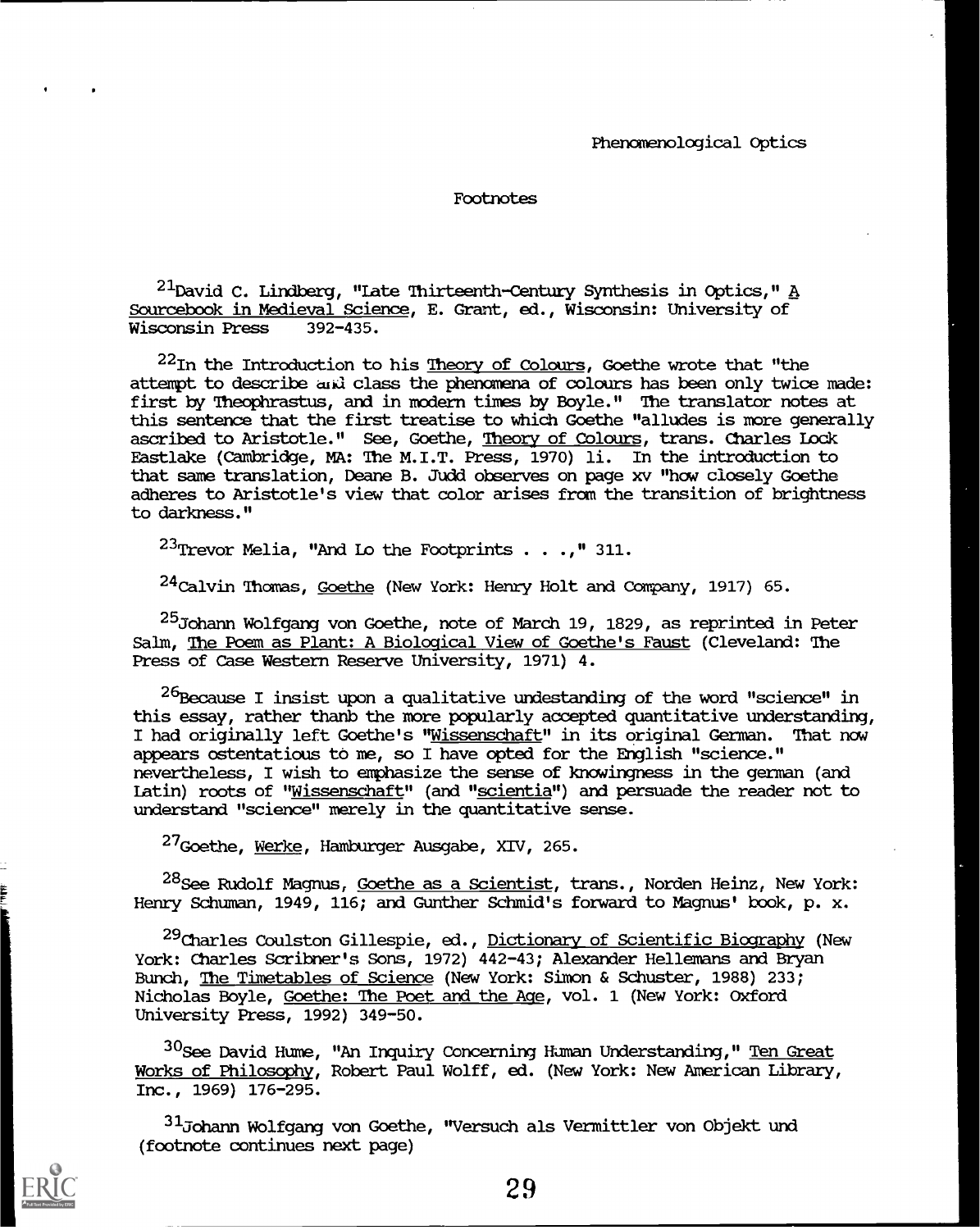(continued footnote) Subjekt," Goethes Werke ("Hamburg Edition") ed. Erich Trunz, 10th ed., vol. 13 (München: C.H. Beck'sche Verlagsbuchhandlung (Oscar Beck), 1981) 17. (The rough translation is mine.)

<sup>32</sup>Alan G. Gross, <u>The Rhetoric of Science</u>, Cambridge: Harvard University. Press, 1990, 119-128.

<sup>33</sup>Gross, The Rhetoric of Science, 123.

 $^{34}$ Melia, "Essay Review," Isis, 83 (1992): 100.

35<sub>Melia, "Essay Review," 100.</sub>

 $36$ Salm, 35.

<sup>37</sup>See Robert Scott, "On Viewing Rhetoric as Epistemic." Central States Speech Journal 18 (1967): 9-16; and Robert Scott, "On Viewing Rhetoric as Epistemic: Ten Years Later." Central States Speech Journal 27 (1976): 258-66.

 $38$ See John Poulakos, "Nietzsche and the Aesthetics of Rhetoric," Quarterly Journal of Speech, 79 (1993).

 $39$ Salm, xix.

40Werner Heisenberg, The Physicist's Conception of Nature, trans. A. Pomerans (New York: Harcourt, Brace and Co., 1958) 24.

 $41$ Goethe predates the recognized discipline of phenomenology. Franz Brentano, Edmund Husserl's teacher, used the term in his writings not long after Goethe's death. See Franz Brentano, Von der mannigfachen Bedeutung des Seienden nach Aristoteles (Freiburg: Herder, 1862); [in English, On the Several Senses of Being in Aristotle, trans, Rolf George (Berkeley: University of California Press, 1975)]. Beginning with Husserl, phenomenology became a formal discipline. See Herbert Spiegelberg, The Phenomenological Movement: An Historical Introduction, 3rd ed. (Boston: Martinus Nijhoff, 1982).

 $^{42}$ The only reference to Goethe as a phenomenologist that I have found was a somewhat mechanical application of the notion in Fritz Heinemann, "Goethe's Phenomenological Method," Philosophy (The Journal of the British Institute of Philosophy), IX, 1934.

<sup>43</sup>Goethe, "Betrachtung über Morphologie überhaupt," <u>Jubiläumsausgabe,</u> ed. E. v. d. Hellen, 40 vols. (Stuttgart and Berlin, 1902-12) XXXIX, 64; also quoted in Salm, The Poem as Plant 10; and Magnus, Goethe as Scientist, 228.